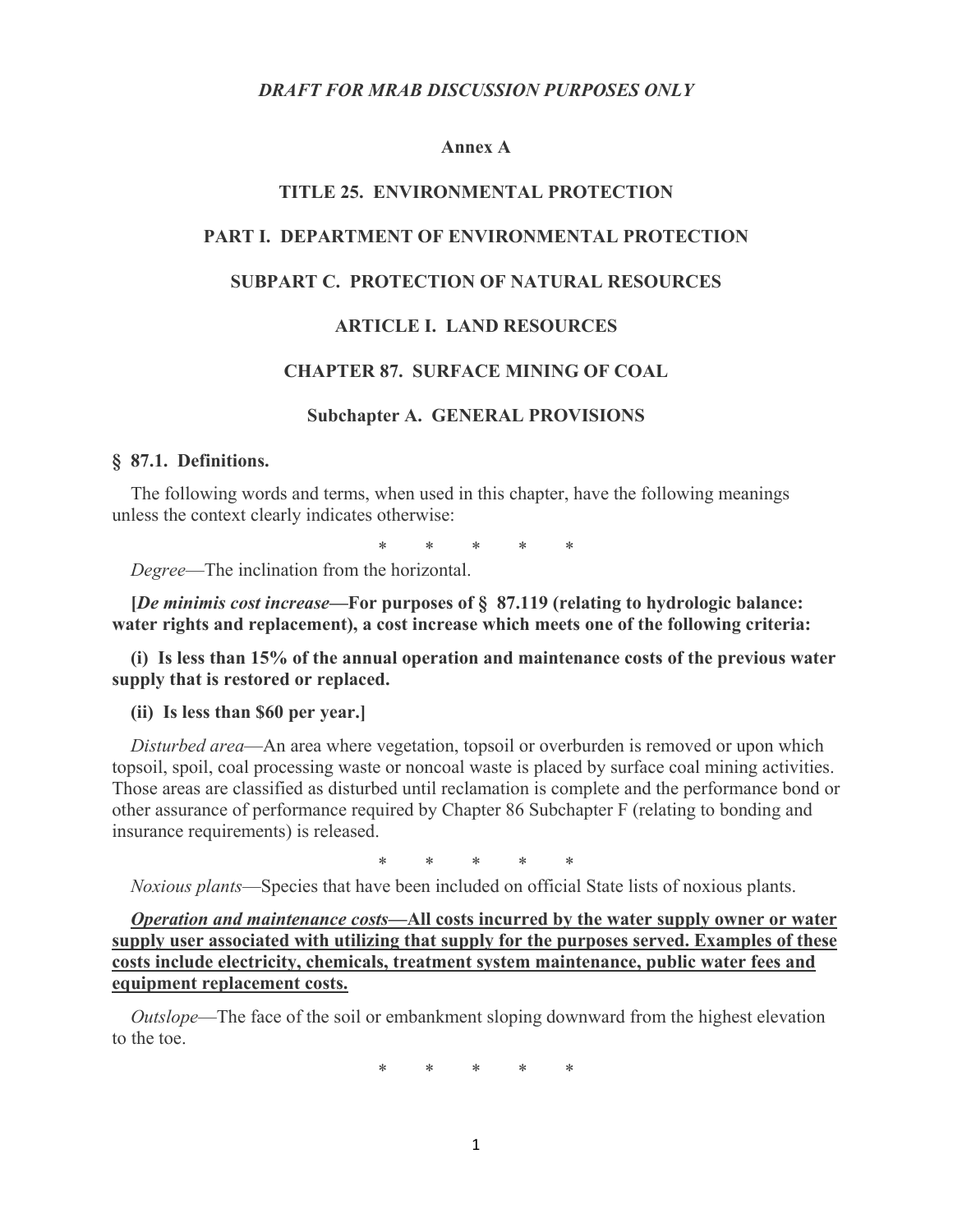*Water supply*—For the purpose of §§ 87.47 **and 87.119a** (relating to alternative water supply information**; and hydrologic balance: water rights and replacement**) **[and § 87.119]**, an existing **[or currently],** designated**,** or currently planned source of water **[or],** facility**,** or system for the supply of water for human consumption or for agricultural, commercial, industrial or other uses. **Natural soil moisture utilized by vegetation or crops is not a water supply.**

## *Water supply owner***—Landowner or water supply company.**

**[***Water supply survey***—**

**(i) The collection of reasonably available information for a water supply to establish:**

- **(A) The location, type and use of the water supply.**
- **(B) The chemical and physical characteristics of the water.**
- **(C) The quantity of the water.**

**(D) The physical description of the water supply, including the depth and diameter of the well, length of casing and description of the treatment and distribution systems.**

**(E) Hydrogeologic data such as the static water level and yield determination.**

# **(ii) Reasonably available information is information which can be collected without extraordinary effort or the expenditure of excessive sums of money.]**

*Water table*—The upper surface of a zone of saturation, where the body of groundwater is not confined by an overlying impermeable zone.

# **Subchapter C. SURFACE COAL MINES: MINIMUM REQUIREMENTS FOR INFORMATION ON ENVIRONMENTAL RESOURCES**

## **§ 87.47. Alternative water supply information.**

The application shall identify the extent to which the proposed surface mining activities may result in contamination, diminution or interruption of **[an underground or surface source of water] any water supply** within the proposed permit or adjacent area **[for domestic, agricultural, industrial or other legitimate use]**. If contamination, pollution, diminution or interruption may result, then the description shall identify the means to restore or replace the affected water supply in accordance with § **[87.119] 87.119a** (relating to hydrologic balance: water rights and replacement)**, including cost calculations**. **The Department will notify the owner of any potentially affected supply.**

# **Subchapter E. SURFACE COAL MINES: MINIMUM ENVIRONMENTAL PROTECTION PERFORMANCE STANDARDS**

# § 87.119. **[Hydrologic balance: water rights and replacement] Reserved**.

**[(a)** *Water supply replacement obligations.* **The operator of any mine or a person engaged in government-financed reclamation who affects a water supply by contamination, pollution, diminution or interruption shall restore or replace the affected water supply with**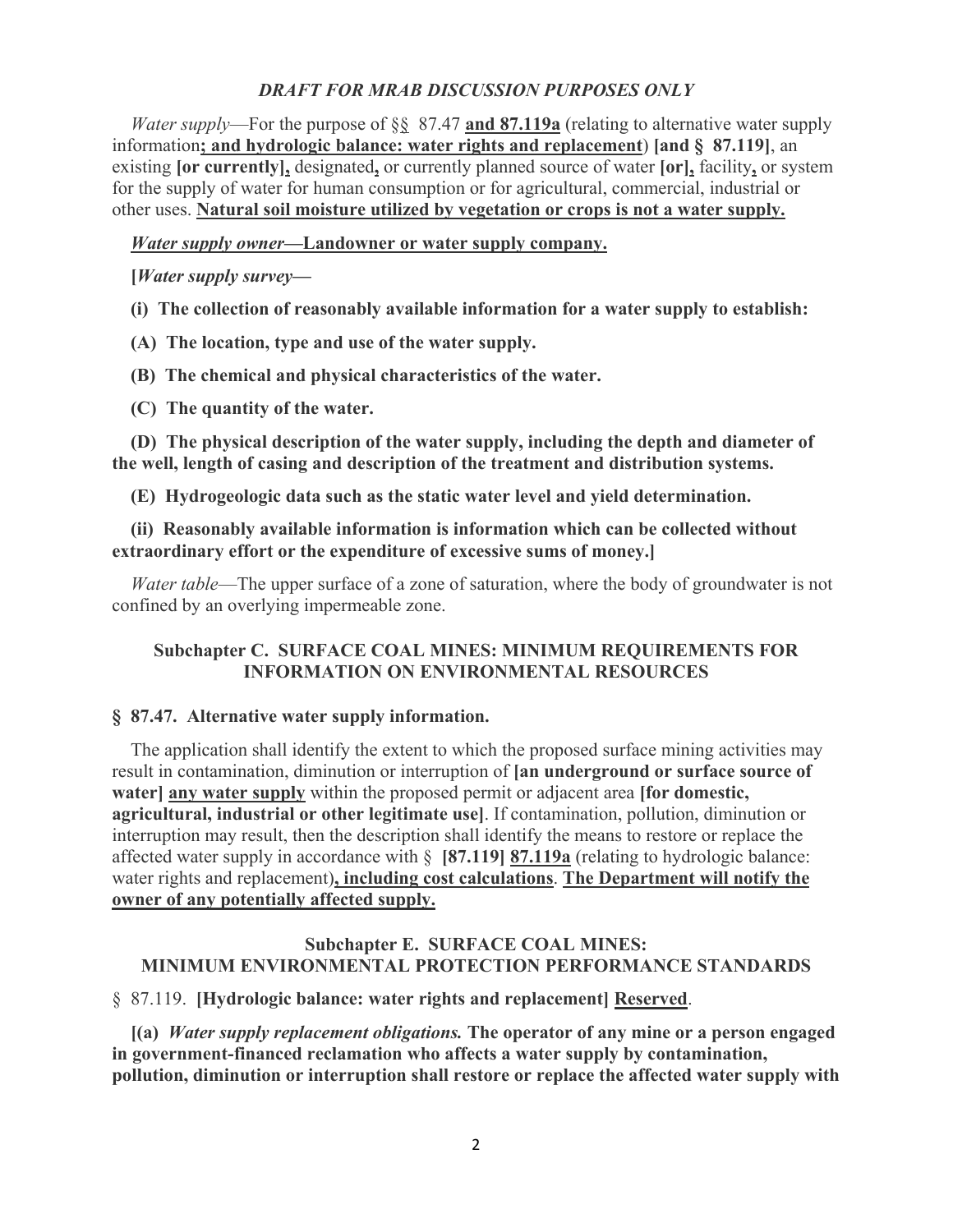**an alternate source, adequate in water quantity and water quality, for the purpose served by the water supply.**

**(1) To be adequate, the restored or replacement water supply, at a minimum, shall:**

**(i) Be as reliable as the previous water supply.**

**(ii) Be as permanent as the previous water supply.**

**(iii) Not require excessive maintenance.**

**(iv) Provide the owner and the user with as much control and accessibility as exercised over the previous water supply. The use of a public water supply as a replacement water supply provides the owner and the user adequate control and accessibility.**

**(v) Not result in more than a de minimis cost increase to operate and maintain.**

**(2) If the operating and maintenance costs of the restored or replacement water supply are more than a de minimis cost increase, the operator shall provide for the permanent payment of the increased operating and maintenance costs of the restored or replacement water supply.**

**(3) The requirement contained in this subsection to restore or replace an affected water supply or an individual requirement of paragraphs (1) and (2) may be waived. The waiver shall be in writing on a form prepared by the Department. Everyone who possesses an ownership interest in the water supply shall sign the waiver. The form shall be recorded at the office of the recorder of deeds in the county in which the water supply is situated and a notarized copy of the form shall be provided to the Department.**

**(b)** *Presumption of liability for pollution.*

**(1) It shall be presumed, as a matter of law, that a surface mine operator or mine owner is responsible without proof of fault, negligence or causation for all pollution, except bacteriological contamination, and diminution of public or private water supplies within 1,000 linear feet (304.80 meters) of the boundaries of the areas bonded and affected by coal mining operations, areas of overburden removal and storage and support areas except for haul and access roads.**

**(2) If surface mining activities are conducted on areas which are not permitted or bonded, it shall be presumed, as a matter of law, that the surface mine operator or mine owner is responsible without proof of fault, negligence or causation for all pollution, except bacteriological contamination, and diminution of public or private water supplies within 1,000 linear feet (304.80 meters) of the land affected by the surface mining activities.**

**(c)** *Defenses to presumption of liability.* **There are only five defenses to the presumption of liability provided in subsection (b). For any of the five defenses to apply, the mine operator or mine owner shall affirmatively prove by a preponderance of evidence that one or more of the following conditions exists:**

**(1) The landowner or water supply company refused to allow the surface mine operator or mine owner access to conduct a water supply survey prior to commencing surface mining activities.**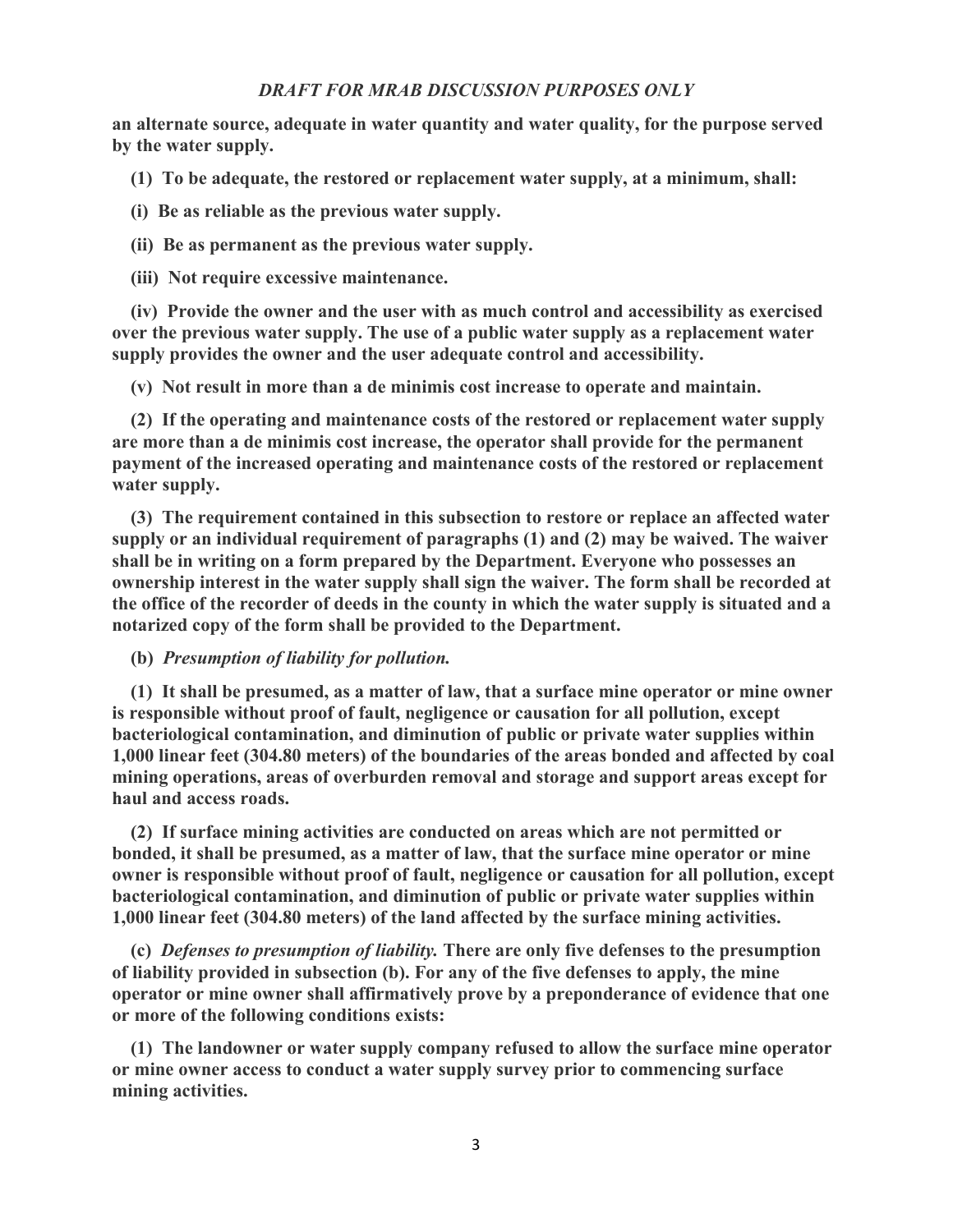**(2) The water supply is not within 1,000 linear feet (304.80 meters) of:**

**(i) The boundaries of areas bonded and affected by coal mining operations, areas of overburden removal and storage and areas used for support but not including haul and access roads.**

**(ii) The boundaries of areas affected by surface mining activities in areas which are not bonded.**

**(3) The pollution or diminution existed prior to the surface mining activities as evidenced by a water supply survey conducted prior to commencing surface mining activities and as documented in the approved surface mine permit application submitted to the Department prior to permit issuance.**

**(4) The pollution or diminution occurred as a result of some cause other than the surface mining activities.**

**(5) The landowner, water supply user or water supply company refused to allow the surface mine operator or mine owner access to determine the cause of pollution or diminution or to replace or restore the water supply.**

**(d)** *Notification to Department.* **The surface mine operator or mine owner shall notify the Department and provide all information which supports a defense to the presumption of liability when one or more of the five defenses to the presumption of liability provided in subsection (c) are met. If a surface mine operator's or mine owner's defense to the presumption of liability is based on the conditions of subsection (c)(1), the operator or owner shall submit evidence to the Department demonstrating that the landowner or water supply company was notified by certified mail or personal service that the refusal of access to conduct a water supply survey could be used to rebut a presumption of liability.**

**(e)** *Immediate replacement of water supply.* **If the Department finds that immediate replacement of an affected water supply used for potable or domestic purposes is required to protect public health or safety and the surface mine operator or mine owner has failed to comply with an order issued under section 4.2(f) of SMCRA (52 P.S. § 1396.4b(f)), the Department may use moneys from the Surface Mining Conservation and Reclamation Fund to restore or replace the affected water supply.**

**(f)** *Department cost of recovery.* **The Department will recover the costs of restoration or replacement, the costs of temporary water supply and costs incurred for design and construction of facilities from the responsible surface mine operator or mine owner. Costs recovered will be deposited in the Surface Mining Conservation and Reclamation Fund.**

**(g)** *Operator cost recovery.* **A surface mine operator or mine owner who appeals a Department order, provides a successful defense during the appeal to the presumptions of liability and is not otherwise held responsible for the pollution or diminution is entitled to recovery of reasonable costs incurred, including, but not limited to, the costs of temporary water supply, design, construction, and restoration or replacement costs from the Department.**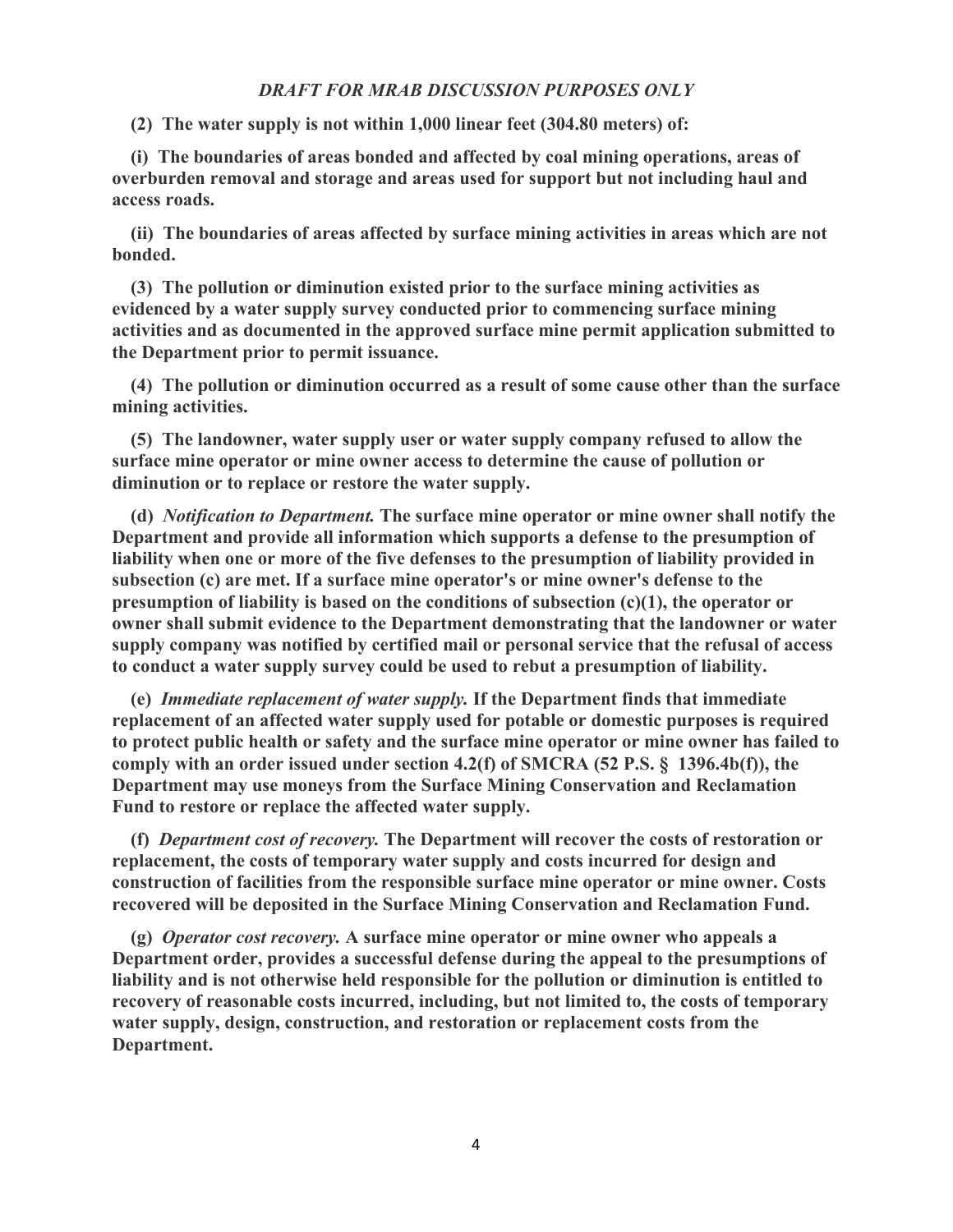**(h)** *Other remedies.* **Nothing in this section prevents a landowner, water supply user or water supply company who claims pollution or diminution of a water supply from pursuing any other remedy that may be provided for in law or in equity.**

**(i)** *Issuance of new permits.* **A Department order issued under this section which is appealed will not be used to block issuance of new permits or the release of bonds when a stage of reclamation work is completed.**

**(j)** *Department authority.* **Nothing in this section limits the Departments authority under section 4.2(f)(l) of SMCRA.**

**(k)** *Exception.* **A surface mining operation conducted under a surface mining permit issued by the Department before February 16, 1993, is not subject to subsections (b)—(i), but is subject to subsections (a) and (j).]**

### **§ 87.119a. Hydrologic balance: water rights and replacement.**

**(a)** *Water supply surveys.* **The operator or mine owner shall conduct a survey of the quantity and quality of all water supplies within the permit area and those in adjacent areas that may be affected by mining activities, except when the water supply owner denies the operator or mine owner access for the survey.**

**(1) The survey must include the following information to the extent that it can be collected without excessive inconvenience to the water supply owner or water supply user:**

**(i) The location and type of water supply.**

**(ii) The existing and reasonably foreseeable uses of the water supply.**

**(iii) The chemical and physical characteristics of the water, including, at a minimum, total dissolved solids or specific conductance corrected to 25°C, pH, total iron, total manganese, acidity, alkalinity and sulfates. Additional parameters, including hardness and total coliform, may be required by the Department based on the local aquifer conditions and the characteristics of the water supply and uses. An operator or mine owner who obtains water samples in a premining or postmining survey shall utilize a certified laboratory to analyze the samples. For water supplies with existing treatment, the treatment system must be documented and a chemical analyses ANALYSIS of the untreated water shall be obtained if a sample that bypasses the treatment can feasibly be collected.**

**(iv) Historic and recent quantity measurements and other hydrogeologic data such as the static water level and yield determination.**

**(v) The physical description of the water supply, including the depth and diameter of the well, length of casing and description of the treatment and distribution systems.**

**(vi) Sufficient sampling and other measurements to document the seasonal variation in hydrologic conditions of the water supply.**

**(2) The operator or mine owner shall submit the results of all qualitative analyses and quantity measurements gathered as part of a water supply survey to the Department and**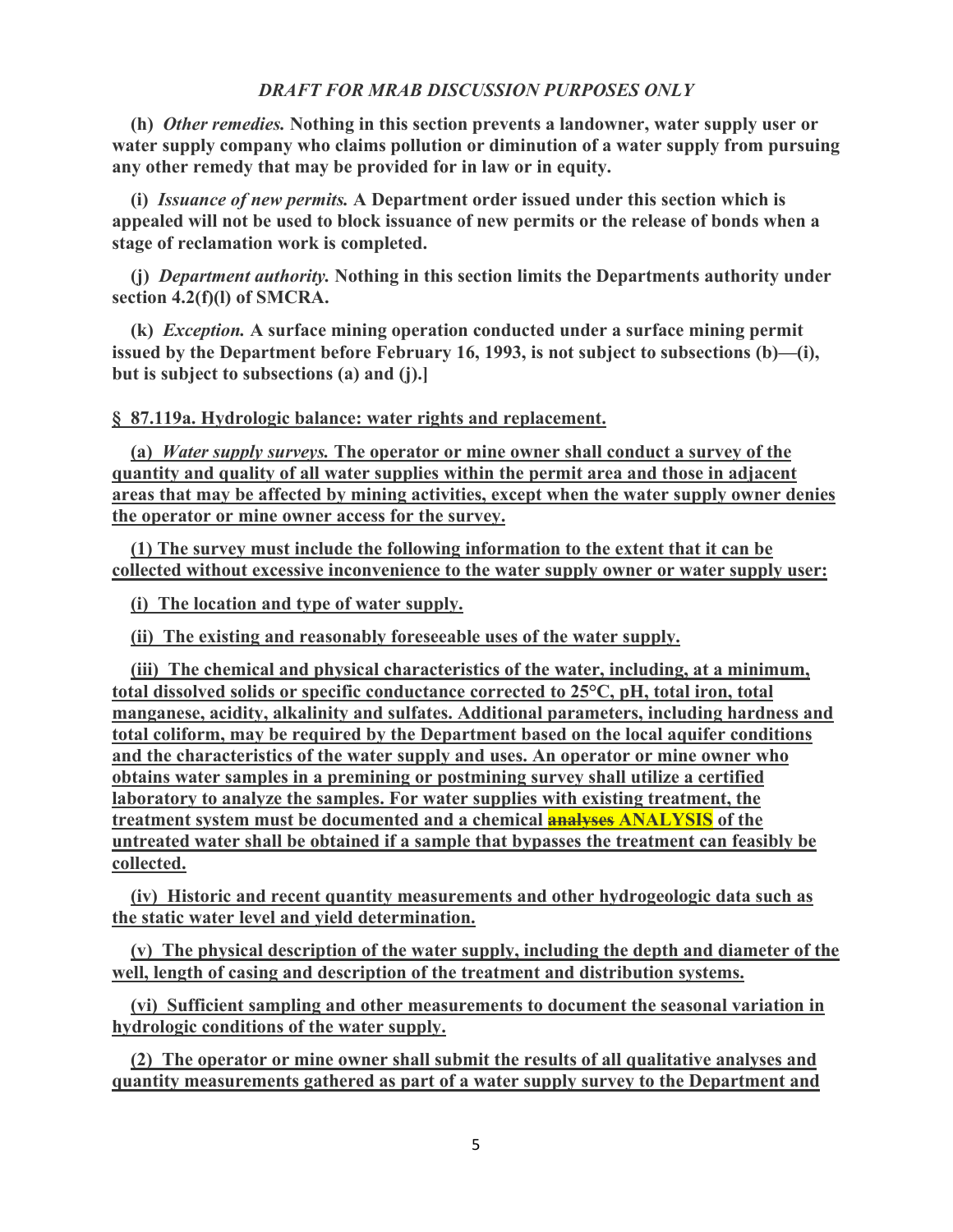**supply a copy to the water supply owner and water supply user prior to the issuance of a mining permit.**

**(3) A water supply survey shall be conducted prior to the time a water supply is susceptible to mining-related effects and shall be made part of the application for surface mining permit submitted to the Department. An update to the original survey may be required after permit issuance under the requirements of § 86.53 (relating to reporting of new information).**

**(4) If the operator or mine owner is prohibited from making a premining or postmining survey because the water supply owner will not allow access to the site, the operator or mine owner shall submit evidence to the Department of the following:**

**(i) The operator or mine owner notified the water supply owner by certified mail or personal service of the water supply owner's rights and the effect on the water supply owner of the water supply owner's denial to the operator or mine owner of access to the site under section 4.2 of SMCRA (52 P.S. § 1396.4b).**

**(ii) The operator or mine owner attempted to conduct a survey.**

**(iii) The water supply owner failed to authorize access to the operator or mine owner to conduct a survey within 10 days of receipt of the operator's or mine owner's notice of intent to surveyPRIOR TO COMMENCING MINING ACTIVITY.**

**(b)** *Water supply replacement obligations.*

**(1) The operator or mine owner of any mine who affects a water supply to any demonstrable extent by contamination, pollution, diminution or interruption shall promptly restore or replace the affected water supply with a permanent alternate supply adequate in water quantity and water quality for the purposes served by, and the reasonably foreseeable uses of, the water supply. The operator or mine owner shall provide to the Department, in writing, the description of the location of a restored or replaced water supply and the name and address of the water supply owner under the requirements of § 86.53.**

**(2) For any water supply that will, with a reasonable degree of certainty established by supporting evidence, be affected by contamination, pollution, diminution or interruption by the proposed mining, the operator or mine owner shall provide a replacement supply prior to commencing the activity.**

**(c)** *Temporary water supplies.* **If the affected water supply owner or water supply user whose supply is in the area of presumption as defined in paragraph (j)(1) is without a readily available alternate source of water, the operator or mine owner shall provide a temporary water supply within 24 hours of being contacted by the water supply owner, water supply user, or the Department, whichever occurs first. The temporary water supply provided under this subsection shall meet the quality requirements of paragraph (f)(2) and provide sufficient quantity to meet the water supply owner or water supply user's premining needs. The requirement for a temporary water supply may be subject to a preliminary determination by the Department.**

**(d)** *Immediate replacement of water supply by the Department.*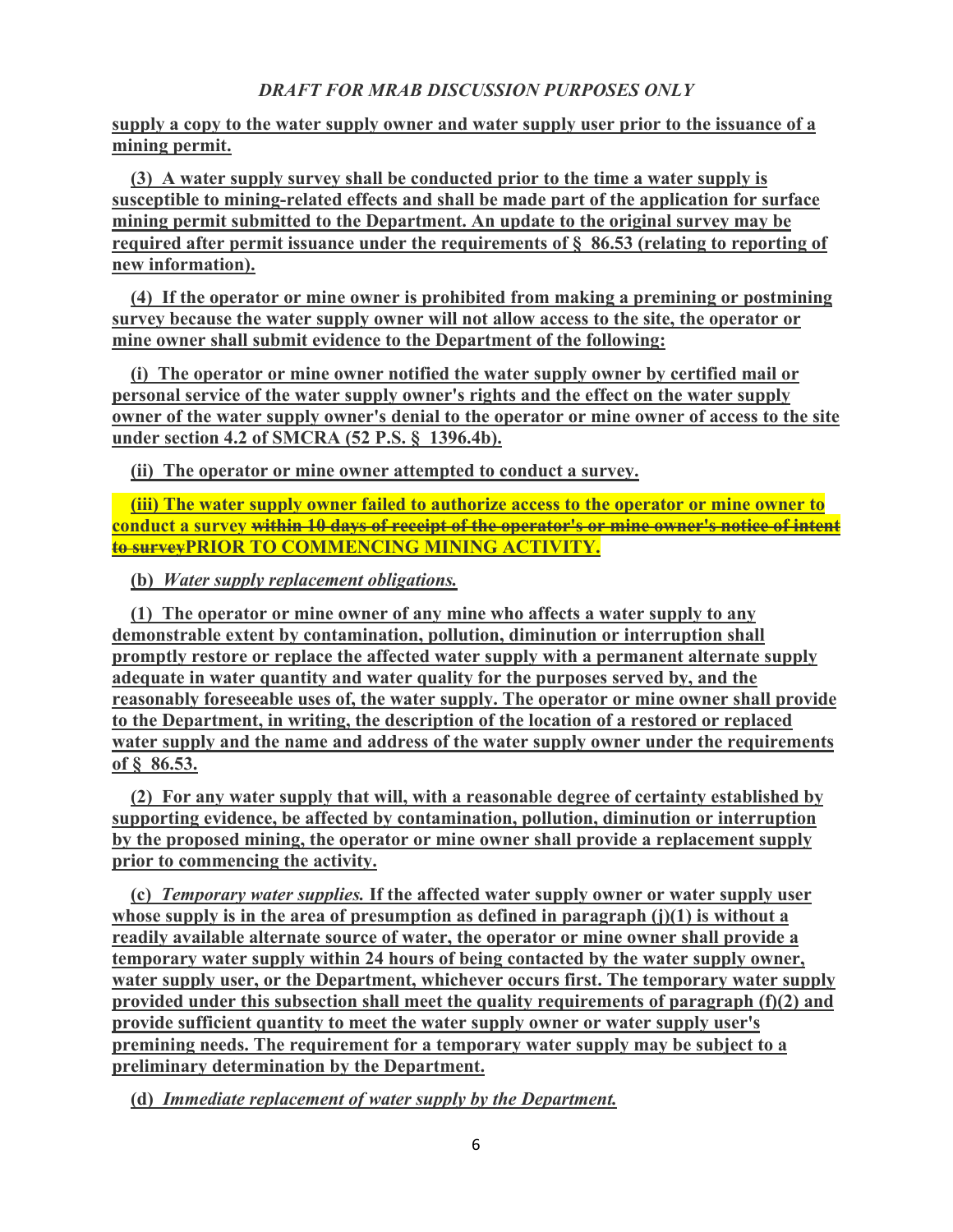**(1) If the Department finds that immediate replacement of an affected water supply used for potable or domestic purposes is required to protect public health or safety and the operator or mine owner has failed to comply with an order issued under section 4.2(f) of SMCRA, the Department may use moneys from the Surface Mining Conservation and Reclamation Fund to restore or replace the affected water supply.**

**(2) The Department will recover the costs of restoration or replacement, the costs of temporary water supply and costs incurred for design and construction of facilities from the responsible operator or mine owner. Costs recovered will be deposited in the Surface Mining Conservation and Reclamation Fund.**

**(e)** *Reimbursement.* **If a water supply is restored or replaced by the water supply owner or water supply user prior to establishing that mining activity is responsible for the pollution or diminution, the responsible operator or mine owner shall reimburse the water supply owner or water supply user the cost of replacing or restoring the supply including payment of operation and maintenance costs as described in subsection (g). If the operator or mine owner disputes the cost as presented by the water supply owner or water supply user, the operator or mine owner may present to the Department comparable estimates meeting the requirements of paragraph (b)(1) from three water supply installers in the area. The Department will determine fair cost of reimbursement based upon these estimates and any other applicable information. Without affecting a water supply owner's or water supply user's other rights consistent with subsection (l), an affected water supply owner or water supply user may make a reimbursement claim to the Department against an operator or mine owner only until final release of the reclamation bond for the site.**

**(f)** *Adequacy of permanently restored or replaced water supply.* **A permanently restored or replaced water supply shall include any well, spring, municipal water supply system or other supply approved by the Department which meets the following criteria for adequacy:**

**(1)** *Reliability, maintenance and control.* **As documented in the premining water supply survey, a restored or replaced water supply, at a minimum, shall:**

**(i) Be as reliable as the previous water supply.**

**(ii) Be as permanent as the previous water supply.**

**(iii) Not require excessive maintenance.**

**(iv) Provide the water supply owner and the water supply user with as much control and accessibility as exercised over the previous water supply.**

**(v) Not result in increased cost of operation and maintenance for the water supply owner or water supply user, unless the operator or mine owner has provided for payment of the increased cost as described under subsection (g).**

**(2)** *Quality.* **A restored or replaced water supply will be deemed adequate in quality if it meets the following:**

**(i) For a domestic supply, the Pennsylvania Safe Drinking Water Act (35 P.S. §§ 721.1—721.17) standards, or a quality comparable to the premining water supply if that water supply did not meet these standards. The Department may require that the quality of**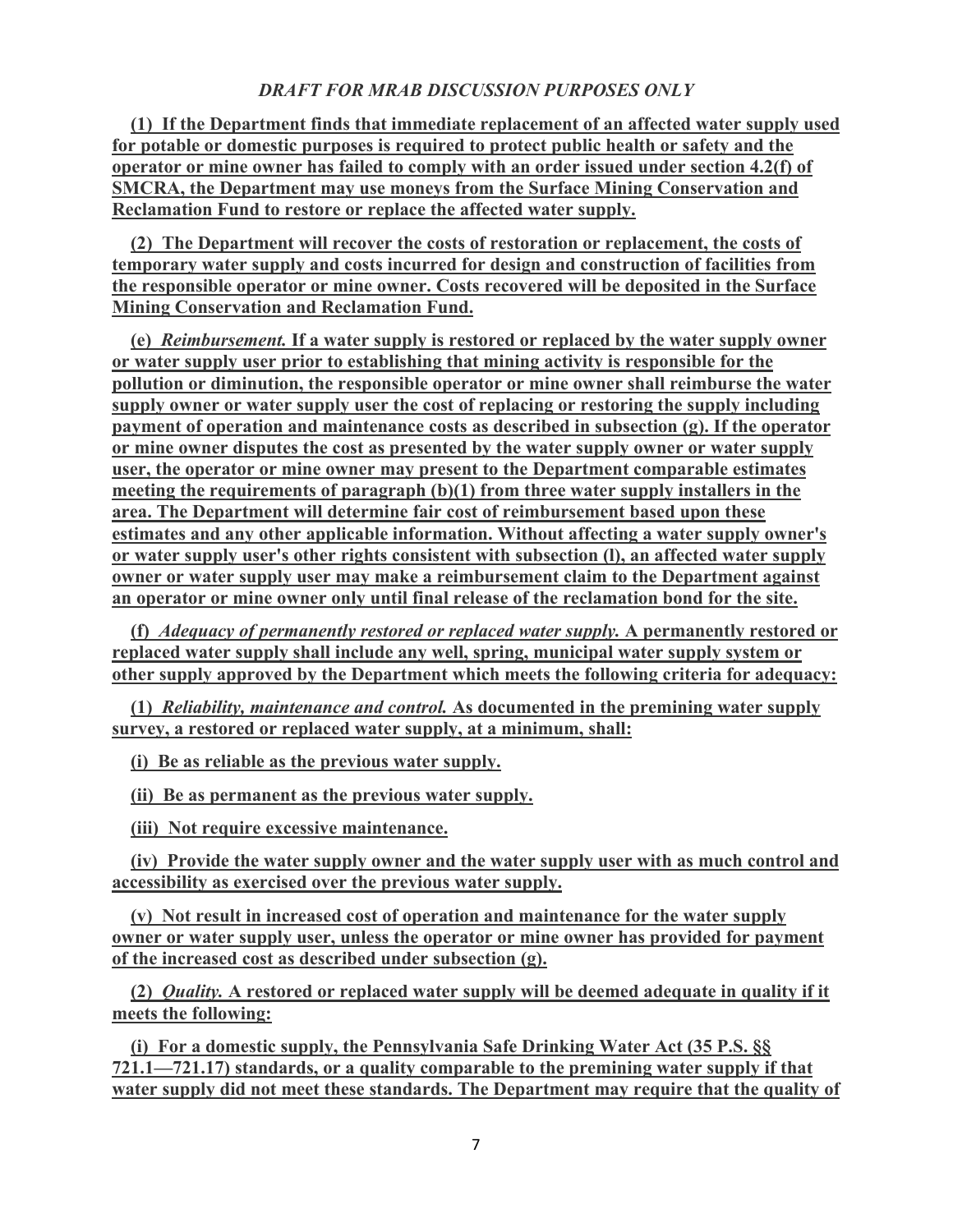**the restored or replaced water supply be equivalent to the premining supply in particular circumstances where the water supply owner or water supply user has demonstrated that this standard is necessary for the purposes served by the current supply.**

**(ii) For other than a domestic supply, the premining quality established by the water supply survey data or an adequate quality of water needed for the purposes served by and the reasonably foreseeable uses of the supply.**

**(3)** *Quantity.* **For purposes of this paragraph the term ''reasonably foreseeable uses'' includes the reasonable expansion of use where the quantity of the water supply available prior to mining was adequate to supply the foreseeable uses. A restored or replaced water supply will be deemed adequate in quantity if it meets one of the following:**

**(i) It delivers the amount of water necessary to satisfy the purposes served by the supply as documented in the water supply survey including the demands of any reasonably foreseeable uses. The Department will not accept the use of water storage systems in conjunction with the replaced or restored supply in order to meet quantity requirements, unless the operator or mine owner can demonstrate the existence of no reasonable alternative.**

**(ii) It is established through a connection to a public water supply system that is capable of delivering the amount of water necessary to satisfy the water supply owner's or water supply user's needs and the demands of any reasonably foreseeable uses.**

**(4)** *Water source serviceability.* **Replacement of a water supply shall include the installation of all piping, pumping equipment, and treatment equipment necessary to put the replaced water source into service.**

**(g)** *Increased operation and maintenance costs.* **If the operation and maintenance costs of the restored or replaced water supply are more than those of the previous supply, the operator or mine owner shall provide for the permanent payment of the increased operation and maintenance costs of the restored or replaced water supply in accordance with the following procedure:**

**(1)** *Determining costs.* **The Department will determine the amount of the annual increase in operation and maintenance costs of the restored or replaced water supply based on current actual uses of the water supply.**

**(i) In consultation with the water supply owner or water supply user, the operator or mine owner shall use a minimum of 6 months of data, including high and low use periods, to ascertain the cost of operating and maintaining the replacement water supply. The data collection period should not exceed one year from the date the replacement water supply is functional unless the Department determines a reason to extend the period. During this collection period, the operator or mine owner pays the operation and maintenance costs.**

**(ii) Within 30 days after the end of the data collection period, the operator or mine owner shall submit to the Department, and to the water supply owner by certified mail, the operator's or mine owner's calculation of the annual increased operation and maintenance costs and a plan for payment of these costs. The water supply owner may respond to the proposed calculation of costs within 30 days from receipt of the certified mail.**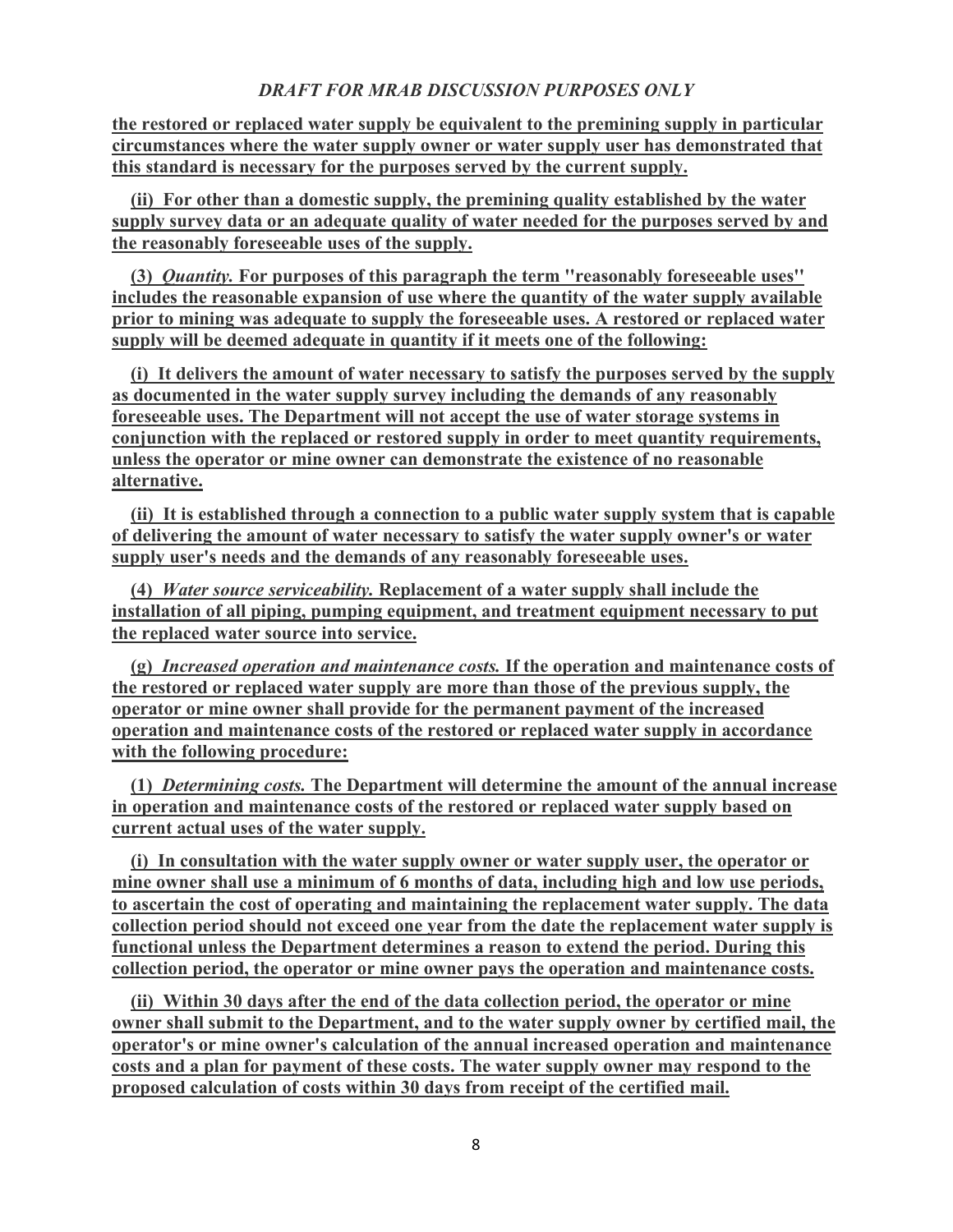**(iii) The Department will review the operator's or mine owner's information, the water supply owner's information and any other information the Department deems relevant and will determine the amount of annual increase in operation and maintenance costs.**

**(iv) In determining the amount of annual increase in operation and maintenance costs, the Department will take into account contingencies and the precision of the cost estimates.**

**(2)** *Provisions for payment.* **Within 60 days of the Department's determination of the annual increased cost, the operator shall post a surety or collateral bond in an amount calculated in accordance with paragraph (g)(3). This bond is subject to the following provisions:**

**(i) The bond shall be submitted on a form prepared by the Department, separate from the designated reclamation bond.**

**(ii) The bond amount will be reviewed and adjusted as necessary and in accordance with § 86.152 (relating to bond adjustments) at an interval no less than every 5 years in conjunction with the permit renewal.**

**(iii) A replacement bond must be posted by any successor operator of the associated permit.**

**(iv) If a water supply operation and maintenance costs bond is forfeited, money received from the forfeiture of the bond can be used only for the water supply for which the Department forfeited the bond unless this supply has since been abandoned. The money will be paid by the Department to the current water supply owner as a settlement of the water supply owner's claim for increased operation and maintenance costs for the water supply for which the bond was forfeited. If a permittee has posted a bond for multiple water supplies the monies will be paid to the water supply owners on a prorated basis, based on the respective operation and maintenance costs.**

**(3)** *Bond calculation.* **Calculation of the amount of bond necessary to assure payment of operation and maintenance costs will be accomplished through the following procedure:**

**(i) The annual increased operation and maintenance costs are determined as in paragraph (g)(1).**

**(ii) This cost is then projected through 1 year beyond the term of the associated permit accounting for inflation through this time period. The following formula is used to calculate the projected costs.**

$$
OM_x = OM * (1 + E)^x
$$

**Where:**

*OMx* **is the projected cost for operation and maintenance,**

*OM* **is the annual increased operation and maintenance costs,**

**E is inflation rate based on the average Consumer Price Index as a decimal,**

*x* **is years to renewal plus one.**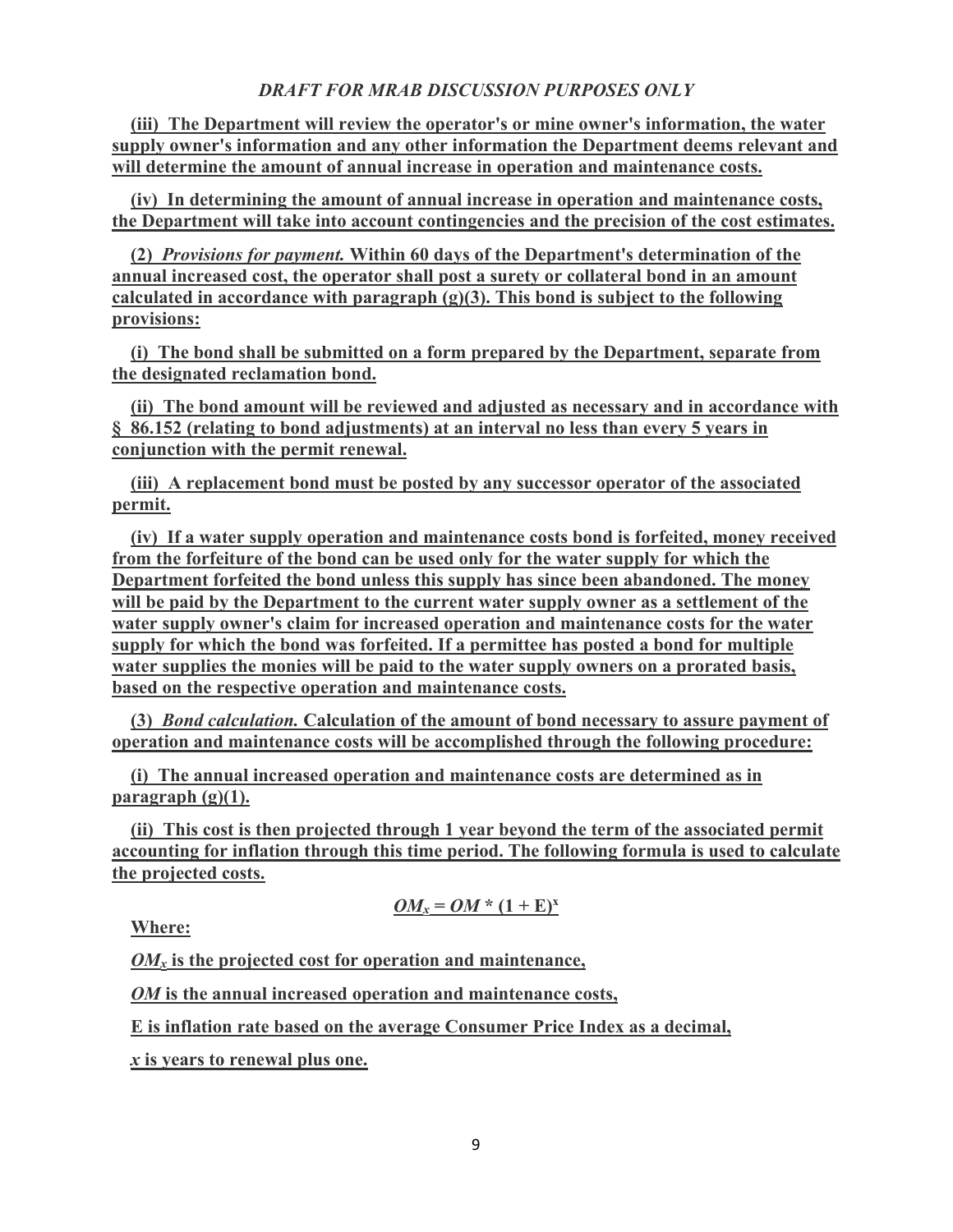**(iii) The projected cost is then used to calculate bond value that is necessary to assure payment of operation and maintenance costs. This bond value can be established by using the projected cost determined in subparagraph (ii) in the following formula:**

$$
Bond = OM_x / \frac{(i - E)}{(1 + E)}
$$

**Where:**

*Bond* **is the present value of the funds needed to cover increased operation and maintenance costs in perpetuity,**

*i* **is the historic, long-term rate of return on investments based on Treasury Bills as a decimal,**

*OMx* **and E are defined as in subparagraph (ii).**

**(iv) The Department will annually recalculate values for the variables** *i* **and E used in the previous formulas and publish these values in the** *Pennsylvania Bulletin***.**

**(4)** *Release of obligation.* **A voluntary agreement between the water supply owner and the operator or mine owner may be executed at any time. This agreement shall include a notarized statement signed by the water supply owner that documents the settlement of increased operation and maintenance costs to the satisfaction of all parties. This agreement shall be on forms provided by the Department and recorded with the deed to the property, with an original signed, recorded document submitted to the Department upon completion. Upon receipt of the fully executed and recorded release, the Department will consider the operator's or mine owner's obligation to pay increased operation and maintenance costs for the water supply to be satisfied and any bonds posted for this supply can be released.**

**(h)** *Special Provisions for operation and maintenance costs.*

**(1) Should ownership of the affected water supply change, the operator or mine owner must continue to pay the increased operation and maintenance costs unless a release outlined in paragraph (g)(4) is executed.**

**(2) An operator who incurs the obligation to pay for increased operation and maintenance costs for multiple water supplies may post one bond that covers the increased operation and maintenance costs for multiple water supplies. The procedures for calculating this bond amount shall be consistent with a single supply bond value as described in paragraph (g)(3) but the bond amount must be sufficient to provide for the payment for each water supply in the event that the operator defaults on the legal obligation of permanent payment.**

**(i)** *Waivers.*

**(1) The requirement to restore or replace an affected water supply may be waived by the Department if the Department determines that the affected water supply is to be**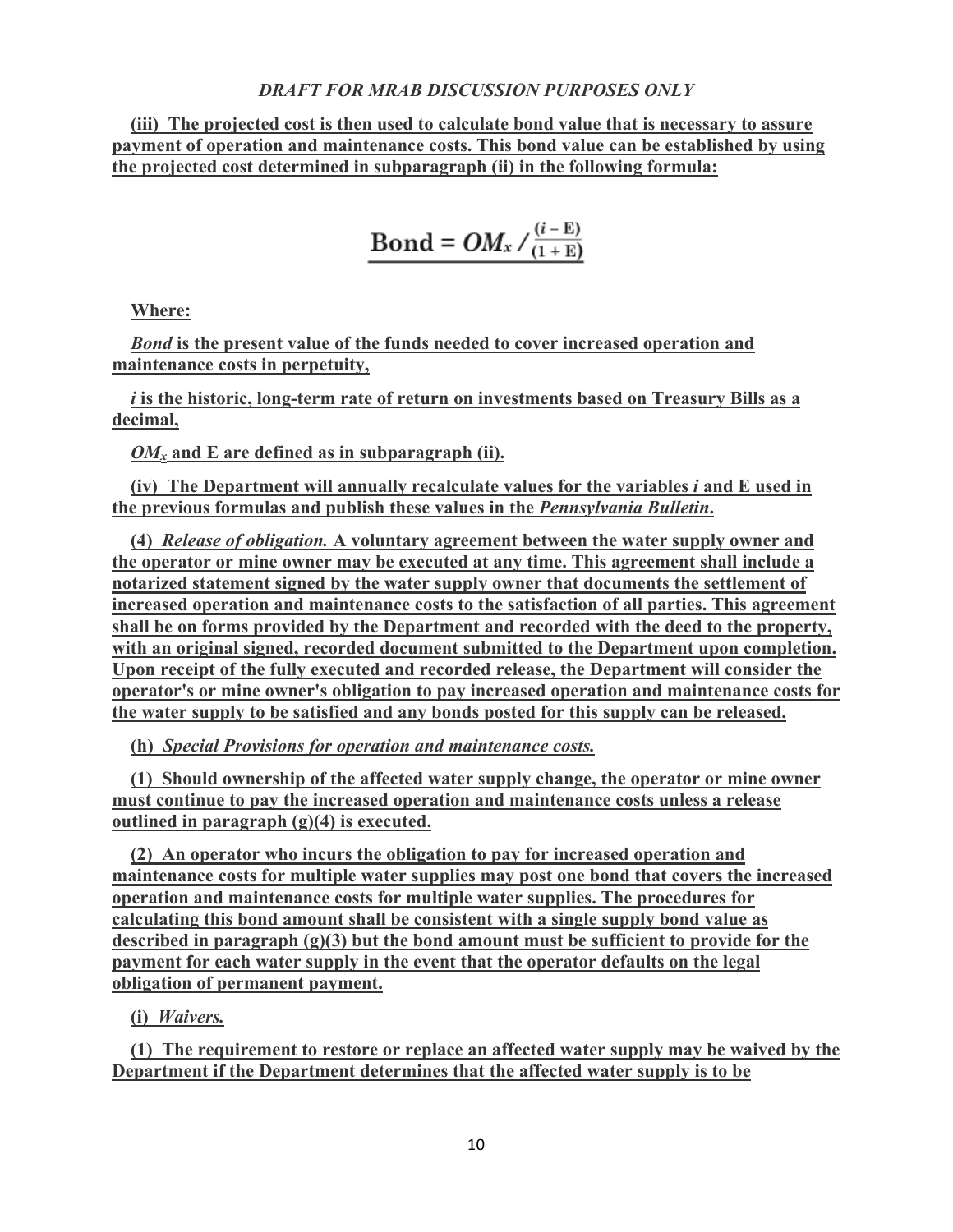# **abandoned whereby a replacement is no longer needed based on the approved post-mining land use.**

**(2) If a water supply is to be abandoned as in paragraph (i)(1), a notarized written statement signed by all persons who possess an ownership interest in the water supply shall be submitted to the Department establishing that the individuals knowingly and willingly agree to abandon the water supply. This document shall be recorded with the deed to the property at the office of the recorder of deeds.**

**(j)** *Presumption of liability.*

**(1) It shall be presumed, as a matter of law, that a surface mine operator or owner is responsible without proof of fault, negligence or causation for all pollution and diminution, except for bacteriological contamination, of public or private water supplies within 1,000 linear feet (304.80 meters) of the boundaries of any areas affected by surface mining activities whether or not permitted, including all reclaimed areas that underwent these activities. Areas utilized solely for haul and access roads shall not be included in the presumption area.**

**(2) Other than if the operator, mine owner, or the Department determines that the water supply is not within the 1,000 foot area as described in paragraph (j)(1), the presumption is voided if the operator or mine owner can affirmatively prove by a preponderance of the evidence one or more of the following:**

**(i) The water supply owner refused to allow the operator or mine owner access to conduct a water supply survey prior to commencing surface mining activities.**

**(ii) The water supply owner or water supply user refused to allow the operator or mine owner access to determine the cause of pollution or diminution or to replace or restore the water supply.**

**(iii) The pollution or diminution existed prior to the surface mining activities as evidenced by a water supply survey conducted prior to commencing surface mining activities and as documented in the approved surface mine permit application submitted to the Department prior to permit issuance.**

**(iv) The pollution or diminution is not a result of the surface mining activities.**

**(3) If the operator or mine owner intends to demonstrate the presumption of liability is not applicable, they shall notify the Department and provide information in support of the demonstration. If asserting that access was denied, evidence must be provided showing that the water supply owner was notified by certified mail or personal service that the refusal of access to conduct a water supply survey or assessment may be used to rebut the presumption of liability. The Department will consider information provided under this paragraph in determining if mining activity caused the pollution or diminution and make a determination within 90 days of the operator's or mine owner's submissions.**

**(k)** *Operator cost recovery.* **An operator or mine owner who prevails in an appeal of a Department order to replace a water supply may pursue recovery of costs in accordance with 27 Pa.C.S. § 7708 (relating to costs for mining proceedings).**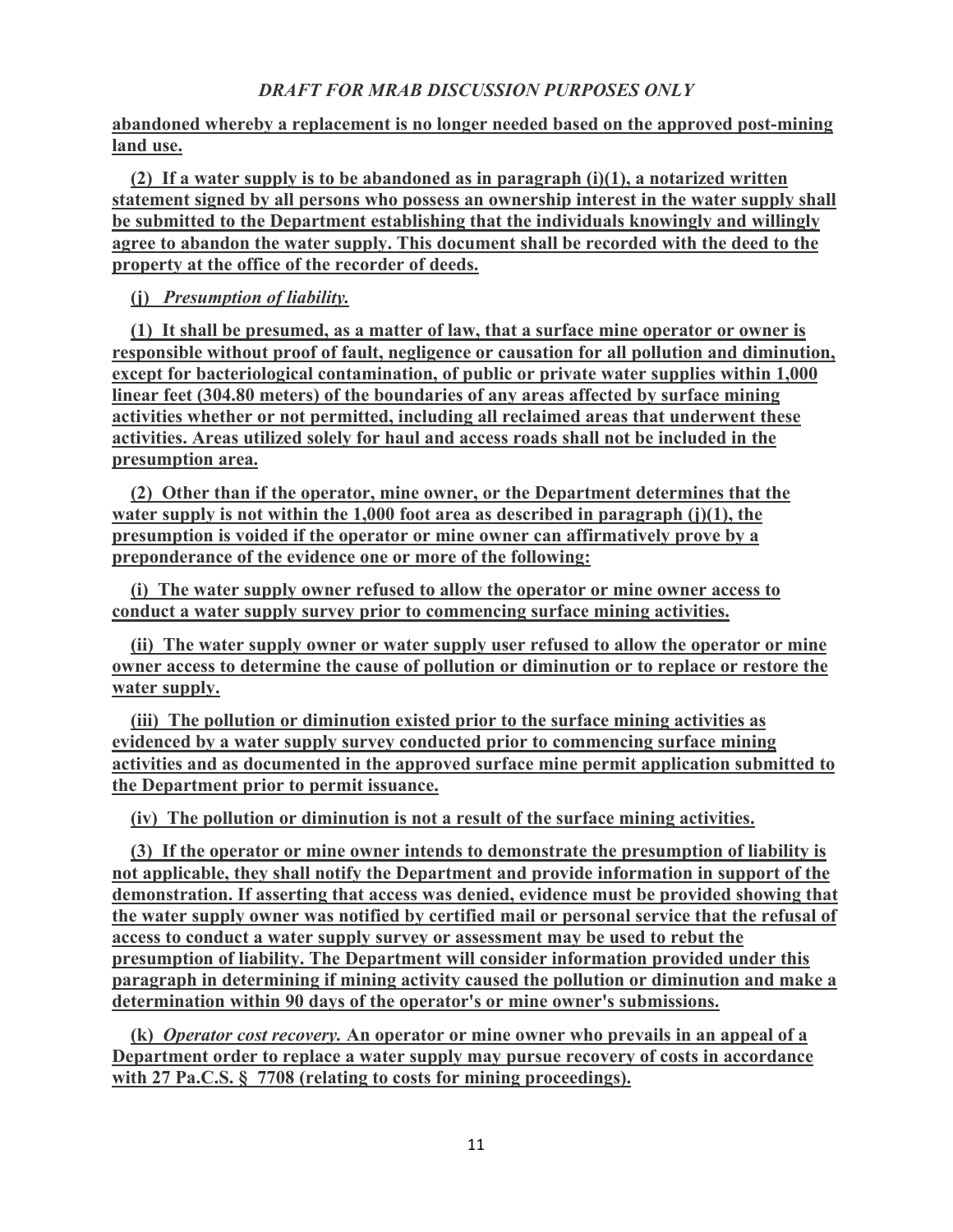**(l)** *Other remedies.* **Nothing in this section prevents a water supply owner or water supply user who claims pollution or diminution of a water supply from pursuing any other remedy that may be provided for in law or in equity. This section also does not prevent an operator or mine owner from pursuing any remedy in law or in equity should the operator incur costs for restoring or replacing a water supply that experienced pollution or diminution caused by third parties.**

**(m)** *Issuance of new permits.* **A Department order issued under this section which is appealed will not be used to block issuance of new permits.**

**(n)** *Department authority.* **Nothing in this section limits the Department's authority under section 4.2(f)(l) of SMCRA.**

**(o)** *Exception.* **A surface mining operation conducted under a surface mining permit issued by the Department before February 16, 1993, is not subject to subsections (a) and (c)—(m) but is subject to subsections (b) and (n).**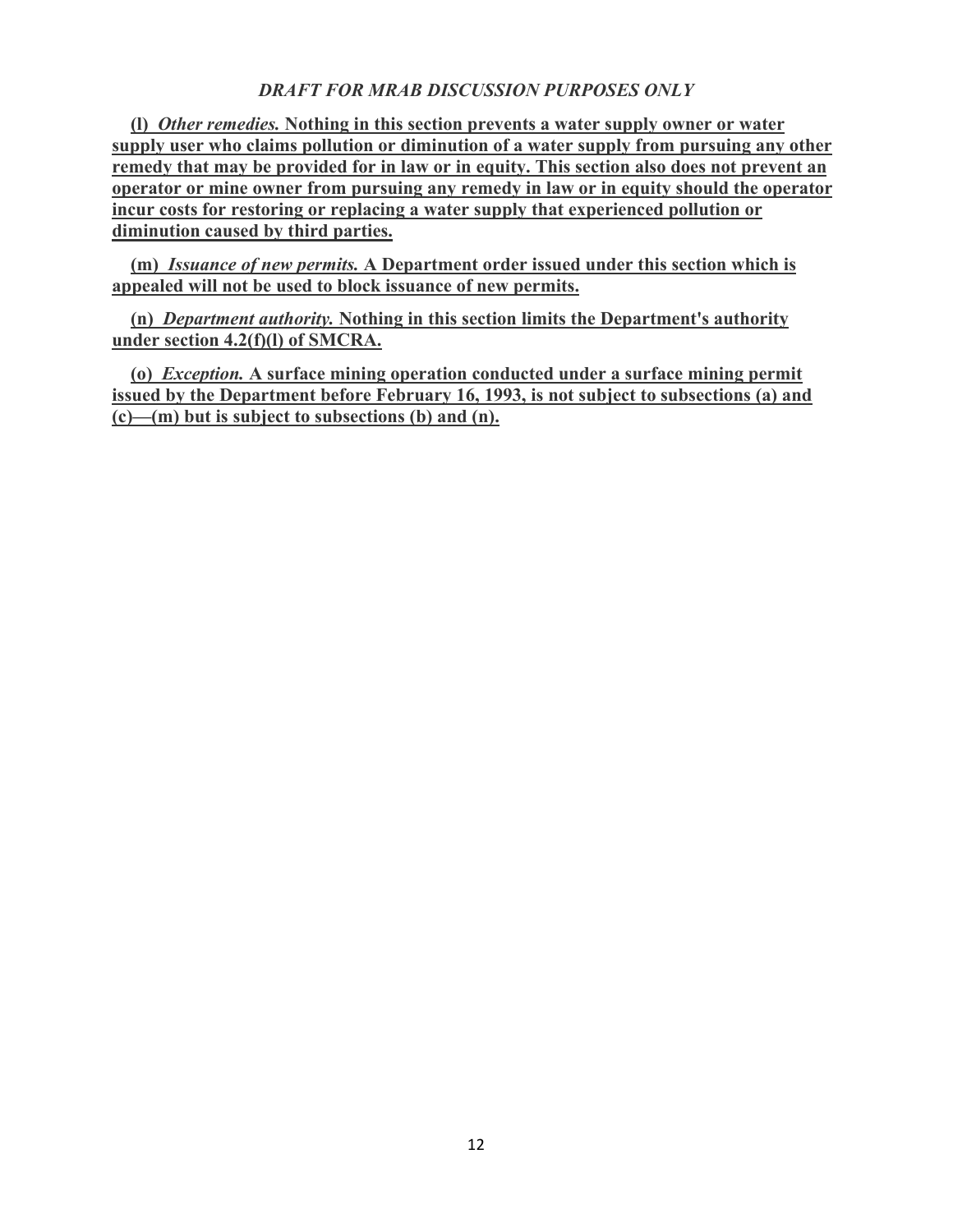### **CHAPTER 88. ANTHRACITE COAL**

#### **Subchapter A. GENERAL PROVISIONS**

### **PRELIMINARY PROVISIONS**

#### **§ 88.1. Definitions.**

The following words and terms, when used in this chapter, have the following meanings, unless the context clearly indicates otherwise:

\* \* \* \* \*

*Degree*—The inclination from the horizontal.

**[***De minimis cost increase***—For purposes of § 88.107 (relating to hydrologic balance: water rights and replacement), a cost increase which meets one of the following criteria:**

**(i) Is less than 15% of the annual operation and maintenance costs of the previous water supply that is restored or replaced.**

#### **(ii) Is less than \$60 per year.]**

*Disturbed area*—An area where vegetation, soil or overburden is removed or upon which soil, spoil, coal processing waste or noncoal waste is placed by surface coal mining activities. Those areas are classified as disturbed until reclamation is complete and the performance bond or other assurance of performance required by Chapter 86 Subchapter F (relating to bonding and insurance requirements) is released.

\* \* \* \* \*

*Open pit mining*—The type of surface mining operation involving one or more of the following:

(i) Basin removal operations where the open pit encompasses the entire cross section of a synclinal basin or a significant portion thereof unless the cross section of the synclinal basin is relatively narrow, less than 1,500 feet in width, in which case the operation will be classified as modified block-cut mining upon a demonstration by the operator that the requirements of § 88.115(c)(1) are met.

(ii) Area mining operations.

(iii) Overburden haul back operations.

(iv) Mining operations where multiple seams are being mined concurrently within a single mining phase or multiple mining phases, if the sequence of mining and reclamation operations are controlled by this phase mining plan developed by the coal operator and the timing of backfilling and grading operations is controlled by the backfilling schedule approved by the Department.

*Operation and maintenance costs***—All costs incurred by the water supply owner or water supply user associated with utilizing that supply for the purposes served. Examples of these costs include electricity, chemicals, treatment system maintenance, public water fees and equipment replacement costs.**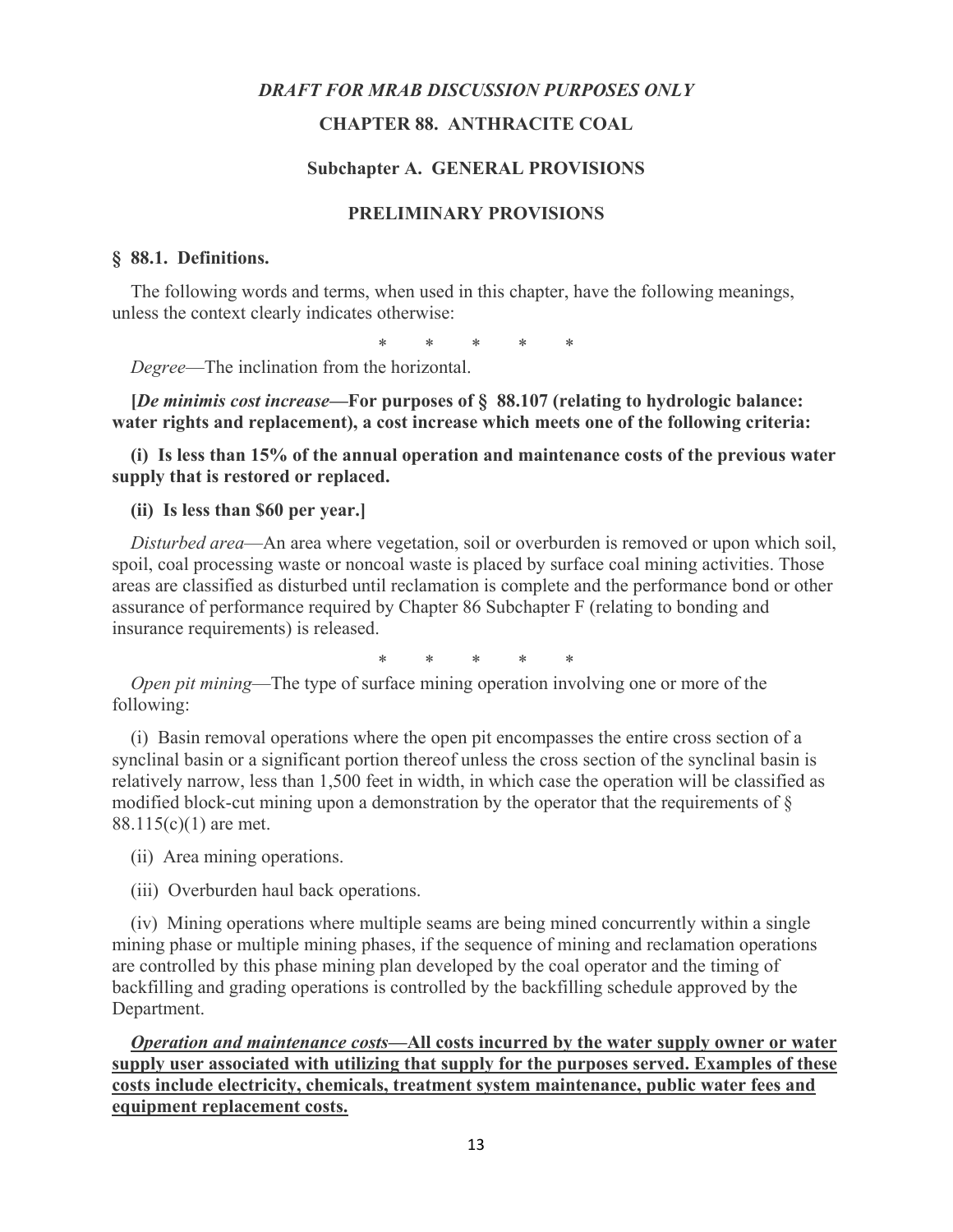*Outslope*—The face of the spoil or embankment sloping downward from the highest elevation to the toe.

\* \* \* \* \*

*Water supply*—For the purpose of §§ 88.27 **and 88.107a** (relating to alternative water supply information**; and hydrologic balance: water rights and replacement**) **[and § 88.107]**, an existing **[or currently],** designated**,** or currently planned source of water **[or]** facility**,** or system for the supply of water for human consumption or for agricultural, commercial, industrial or other uses. **Natural soil moisture utilized by vegetation or crops is not a water supply.**

*Water supply owner***—Landowner or water supply company.**

**[***Water supply survey***—**

**(i) The collection of reasonably available information for a water supply to establish:**

- **(A) The location, type and use of the water supply.**
- **(B) The chemical and physical characteristics of the water.**
- **(C) The quantity of the water.**

**(D) The physical description of the water supply, including the depth and diameter of the well, length of casing and description of the treatment and distribution systems.**

**(E) Hydrogeologic data such as the static water level and yield determination.**

**(ii) Reasonably available information is information which can be collected without extraordinary effort or the expenditure of excessive sums of money.]**

*Water table*—The upper surface of a zone of saturation where the body or groundwater is not confined by an overlying impermeable zone.

# **ANTHRACITE COAL MINING ACTIVITIES: APPLICATION REQUIREMENTS AND PREMINING RESOURCES**

### **§ 88.27. Alternative water supply information.**

The application shall identify the extent to which the proposed anthracite coal surface mining activities may result in contamination, diminution or interruption of **[an underground or surface source of water] any water supply** within the proposed permit or adjacent area **[for domestic, agricultural, industrial or other legitimate use]**. If contamination, pollution, diminution or interruption may result, then the description shall identify the means to restore or replace the affected water supply in accordance with Subchapters B, C or D (relating to surface anthracite coal mines: minimum environmental protection performance standards; anthracite bank removal and reclamation: minimum environmental protection performance standards; and anthracite refuse disposal: minimum environmental protection performance standards)**, including cost calculations**. **The Department will notify the owner of any potentially affected supply.**

# **Subchapter B. SURFACE ANTHRACITE COAL MINES: MINIMUM ENVIRONMENTAL PROTECTION PERFORMANCE STANDARDS**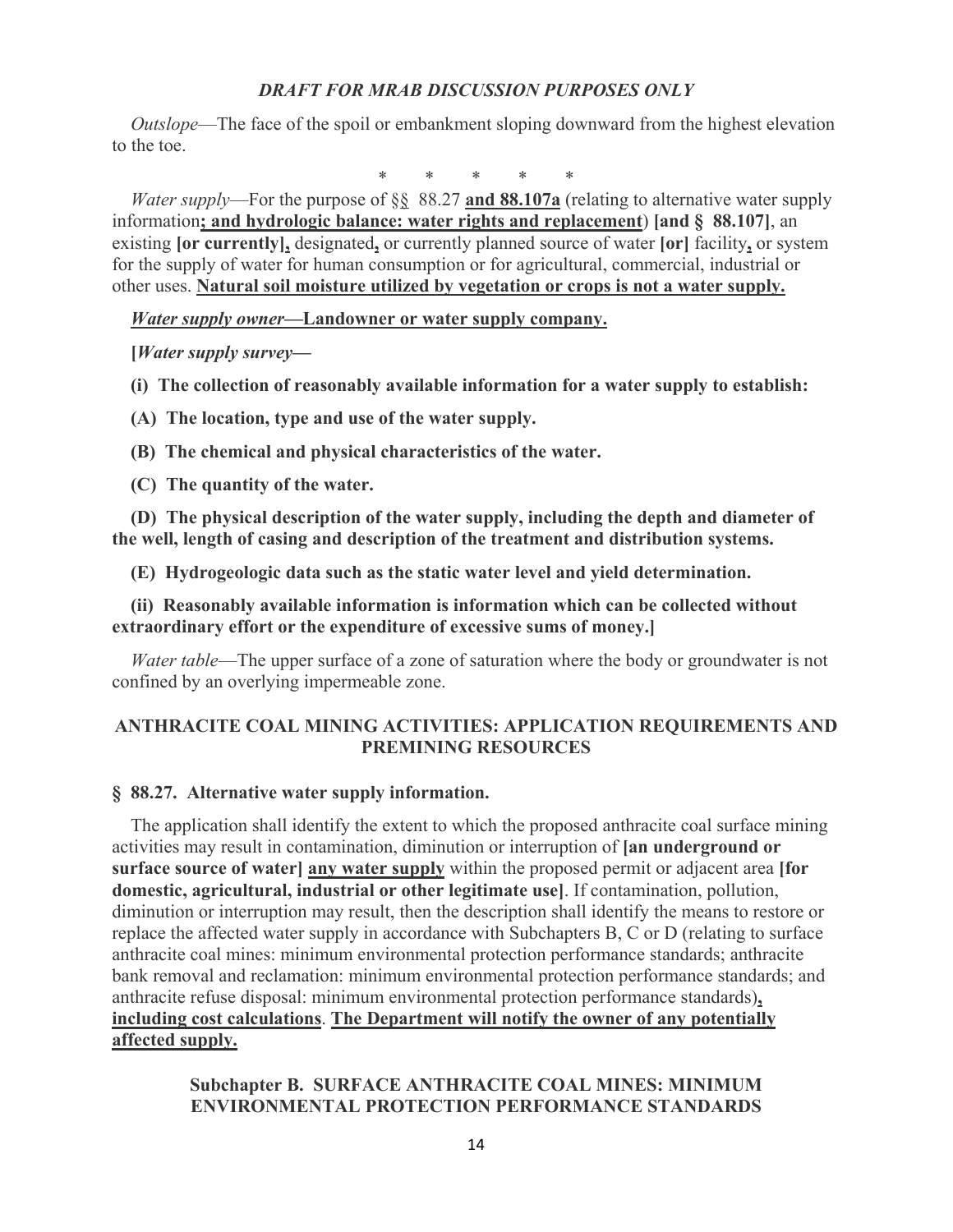§ 88.107. **[Hydrologic balance: water rights and replacement] Reserved**.

**[(a)** *Water supply replacement obligations.* **The operator of any mine or a person engaged in government-financed reclamation who affects a water supply by contamination, pollution, diminution or interruption shall restore or replace the affected water supply with an alternate source, adequate in water quantity and water quality, for the purpose served by the water supply.**

**(1) To be adequate, the restored or replacement water supply, at a minimum, shall:**

**(i) Be as reliable as the previous water supply.**

**(ii) Be as permanent as the previous water supply.**

**(iii) Not require excessive maintenance.**

**(iv) Provide the owner and the user with as much control and accessibility as exercised over the previous water supply. The use of a public water supply as a replacement water supply provides the owner and the user adequate control and accessibility.**

**(v) Not result in more than a de minimis cost increase to operate and maintain.**

**(2) If the operating and maintenance costs of the restored or replacement water supply are more than a de minimis cost increase, the operator shall provide for the permanent payment of the increased operating and maintenance costs of the restored or replacement water supply.**

**(3) The requirement contained in this subsection to restore or replace an affected water supply or an individual requirement of paragraphs (1) and (2) may be waived. The waiver shall be in writing on a form prepared by the Department. Everyone who possesses an ownership interest in the water supply shall sign the waiver. The form shall be recorded at the office of the recorder of deeds in the county in which the water supply is situated and a notarized copy of the form shall be provided to the Department.**

#### **(b)** *Presumption of liability for pollution.*

**(1) It shall be presumed, as a matter of law, that a surface mine operator or mine owner is responsible without proof of fault, negligence or causation for all pollution, except bacteriological contamination, and diminution of public or private water supplies within 1,000 linear feet (304.80 meters) of the boundaries of the areas bonded and affected by coal mining operations, areas of overburden removal and storage and support areas except for haul and access roads.**

**(2) If surface mining activities are conducted on areas which are not permitted or bonded, it shall be presumed, as a matter of law, that the surface mine operator or mine owner is responsible without proof of fault, negligence or causation for all pollution, except bacteriological contamination, and diminution of public or private water supplies within 1,000 linear feet (304.80 meters) of the land affected by the surface mining activities.**

**(c)** *Defenses to presumption of liability.* **There are only five defenses to the presumption of liability provided in subsection (b). For any of the five defenses to apply, the mine**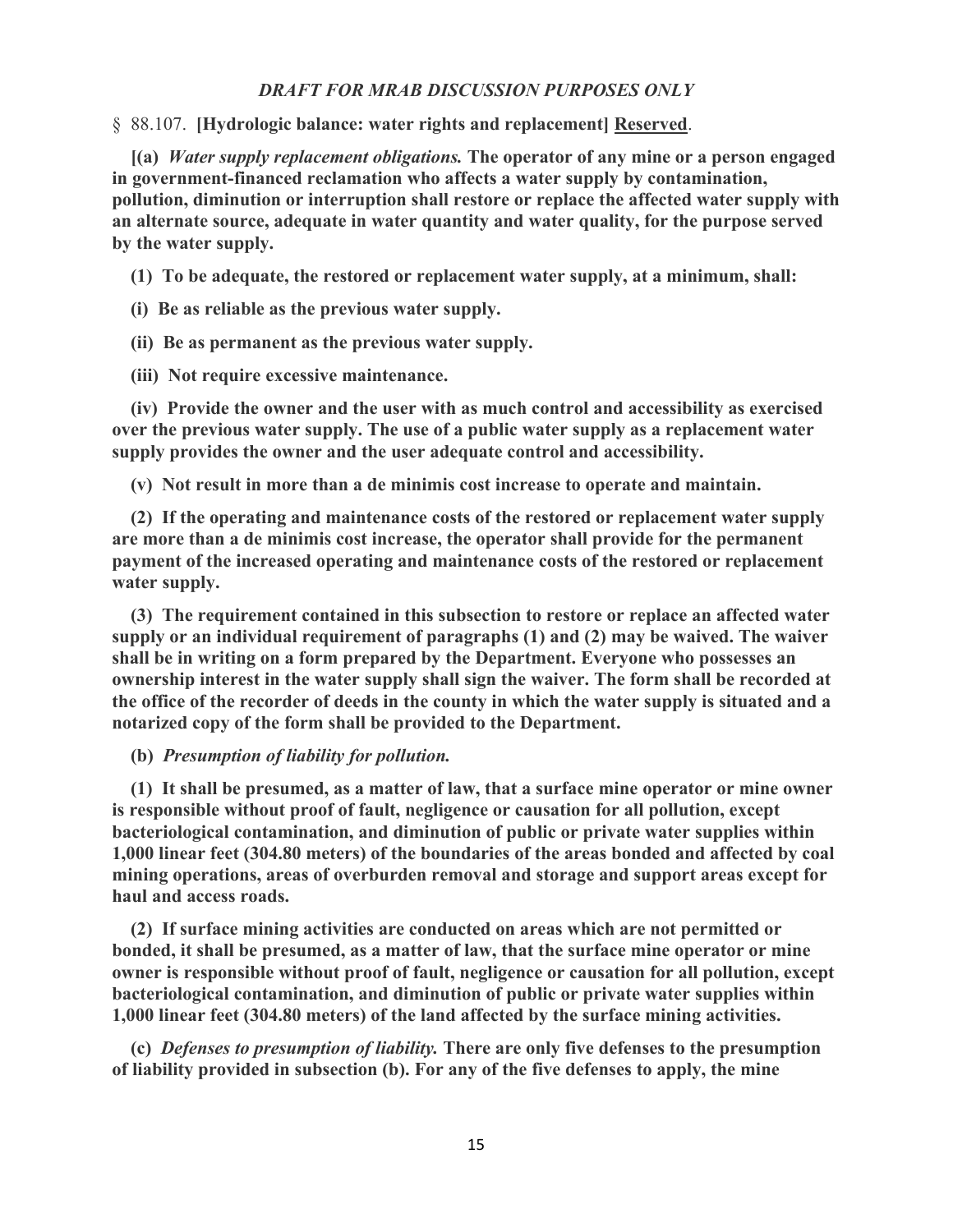**operator or mine owner shall affirmatively prove by a preponderance of evidence that one or more of the following conditions exists:**

**(1) The landowner or water supply company refused to allow the surface mine operator or mine owner access to conduct a water supply survey prior to commencing surface mining activities.**

**(2) The water supply is not within 1,000 linear feet (304.80 meters) of:**

**(i) The boundaries of areas bonded and affected by coal mining operations, areas of overburden removal and storage and areas used for support but not including haul and access roads.**

**(ii) The boundaries of areas affected by surface mining activities in areas which are not bonded.**

**(3) The pollution or diminution existed prior to the surface mining activities as evidenced by a water supply survey conducted prior to commencing surface mining activities and as documented in the approved surface mine permit application submitted to the Department prior to permit issuance.**

**(4) The pollution or diminution occurred as a result of some cause other than the surface mining activities.**

**(5) The landowner, water supply user or water supply company refused to allow the surface mine operator or mine owner access to determine the cause of pollution or diminution or to replace or restore the water supply.**

**(d)** *Notification to Department.* **The surface mine operator or mine owner shall notify the Department and provide all information which supports a defense to the presumption of liability when one or more of the five defenses to the presumption of liability provided in subsection (c) are met. If a surface mine operator's or mine owner's defense to the presumption of liability is based on the conditions of subsection (c)(1), the operator or owner shall submit evidence to the Department demonstrating that the landowner or water supply company was notified by certified mail or personal service that the refusal of access to conduct a water supply survey could be used to rebut a presumption of liability.**

**(e)** *Immediate replacement of water supply.* **If the Department finds that immediate replacement of an affected water supply used for potable or domestic purposes is required to protect public health or safety and the surface mine operator or mine owner has failed to comply with an order issued under section 4.2(f) of SMCRA (52 P.S. § 1396.5b(f)), the Department may use moneys from the Surface Mining Conservation and Reclamation Fund to restore or replace the affected water supply.**

**(f)** *Department cost of recovery.* **The Department will recover the costs of restoration or replacement, the costs of temporary water supply and costs incurred for design and construction of facilities from the responsible surface mine operator or mine owner. Costs recovered will be deposited in the Surface Mining Conservation and Reclamation Fund.**

**(g)** *Operator cost recovery.* **A surface mine operator or mine owner who appeals a Department order, provides a successful defense during the appeal to the presumptions of**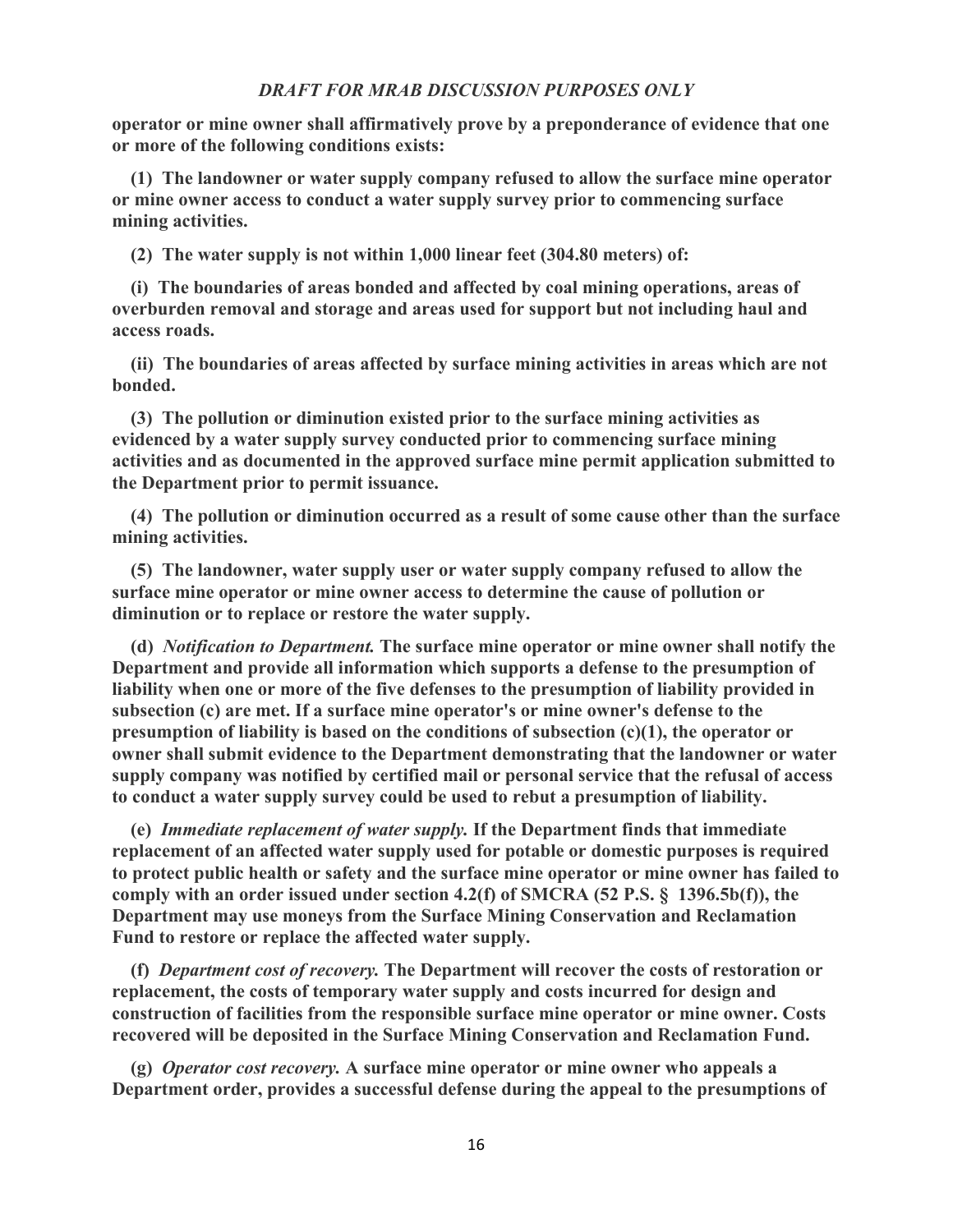**liability and is not otherwise held responsible for the pollution or diminution is entitled to recovery of reasonable costs incurred, including, but not limited to, the costs of temporary water supply, design, construction, and restoration or replacement costs, attorney fees and expert witness fees from the Department.**

**(h)** *Other remedies.* **Nothing in this section prevents a landowner, water supply user or water supply company who claims pollution or diminution of a water supply from pursuing any other remedy that may be provided for in law or in equity.**

**(i)** *Issuance of new permits.* **A Department order issued under this section which is appealed will not be used to block issuance of new permits or the release of bonds when a stage of reclamation work is completed.**

**(j)** *Department authority.* **Nothing in this section limits the Departments authority under section 4.2(f)(l) of SMCRA.**

**(k)** *Exception.* **A surface mining operation conducted under a surface mining permit issued by the Department before February 16, 1993, is not subject to subsections (b)—(i), but is subject to subsections (a) and (j).]**

**§ 88.107a. Hydrologic balance: water rights and replacement.**

**(a)** *Water supply surveys.* **The operator or mine owner shall conduct a survey of the quantity and quality of all water supplies within the permit area and those in adjacent areas that may be affected by mining activities, except when the water supply owner denies the operator or mine owner access for the survey.**

**(1) The survey must include the following information to the extent that it can be collected without excessive inconvenience to the water supply owner or water supply user:**

**(i) The location and type of water supply.**

**(ii) The existing and reasonably foreseeable uses of the water supply.**

**(iii) The chemical and physical characteristics of the water, including, at a minimum, total dissolved solids or specific conductance corrected to 25°C, pH, total iron, total manganese, acidity, alkalinity and sulfates. Additional parameters, including hardness and total coliform, may be required by the Department based on the local aquifer conditions and the characteristics of the water supply and uses. An operator or mine owner who obtains water samples in a premining or postmining survey shall utilize a certified laboratory to analyze the samples. For water supplies with existing treatment, the treatment system must be documented and a chemical analyses ANALYSIS of the untreated water shall be obtained if a sample that bypasses the treatment can feasibly be collected.**

**(iv) Historic and recent quantity measurements and other hydrogeologic data such as the static water level and yield determination.**

**(v) The physical description of the water supply, including the depth and diameter of the well, length of casing, and description of the treatment and distribution systems.**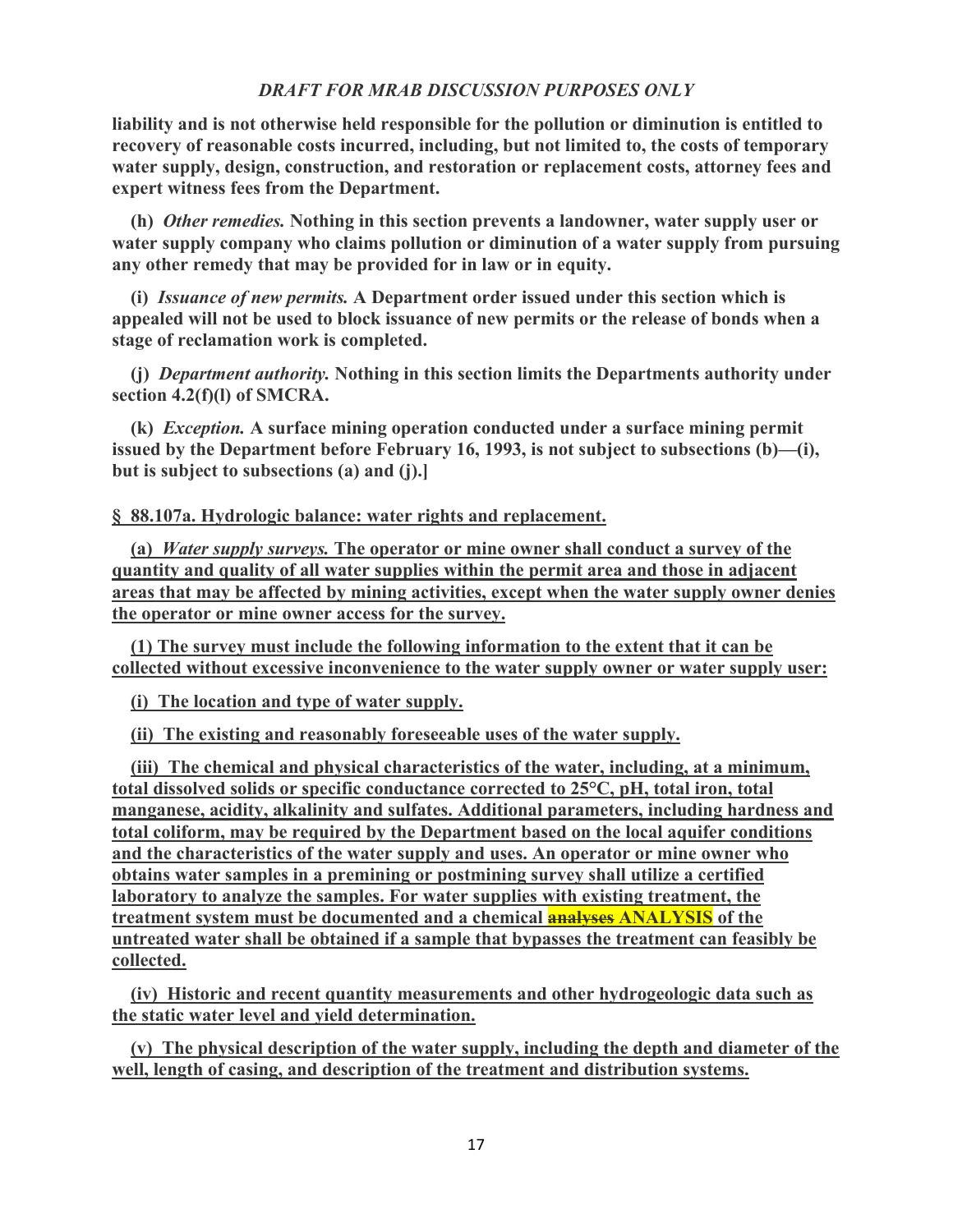**(vi) Sufficient sampling and other measurements to document the seasonal variation in hydrologic conditions of the water supply.**

**(2) The operator or mine owner shall submit the results of all qualitative analyses and quantity measurements gathered as part of a water supply survey to the Department and supply a copy to the water supply owner and water supply user prior to the issuance of a mining permit.**

**(3) A water supply survey shall be conducted prior to the time a water supply is susceptible to mining-related effects and shall be made part of the application for surface mining permit submitted to the Department. An update to the original survey may be required after permit issuance under the requirements of § 86.53 (relating to reporting of new information).**

**(4) If the operator or mine owner is prohibited from making a premining or postmining survey because the water supply owner will not allow access to the site, the operator or mine owner shall submit evidence to the Department of the following:**

**(i) The operator or mine owner notified the water supply owner by certified mail or personal service of the water supply owner's rights and the effect on the water supply owner of the water supply owner's denial to the operator or mine owner of access to the site under section 4.2 of SMCRA (52 P.S. § 1396.4b).**

**(ii) The operator or mine owner attempted to conduct a survey.**

 (**iii) The water supply owner failed to authorize access to the operator or mine owner to conduct a survey within 10 days of receipt of the operator's or mine owner's notice of intent to surveyPRIOR TO COMMENCING MINING ACTIVITY.**

**(b)** *Water supply replacement obligations.*

**(1) The operator or mine owner of any mine who affects a water supply to any demonstrable extent by contamination, pollution, diminution or interruption shall promptly restore or replace the affected water supply with a permanent alternate supply adequate in water quantity and water quality for the purposes served by, and the reasonably foreseeable uses of, the water supply. The operator or mine owner shall provide to the Department, in writing, the description of the location of a restored or replaced water supply and the name and address of the water supply owner under the requirements of § 86.53.**

**(2) For any water supply that will, with a reasonable degree of certainty established by supporting evidence, be affected by contamination, pollution, diminution or interruption by the proposed mining, the operator or mine owner shall provide a replacement supply prior to commencing the activity.**

**(c)** *Temporary water supplies.* **If the affected water supply owner or water supply user whose supply is in the area of presumption as defined in paragraph (j)(1) is without a readily available alternate source of water, the operator or mine owner shall provide a temporary water supply within 24 hours of being contacted by the water supply owner, water supply user, or the Department, whichever occurs first. The temporary water supply provided under this subsection shall meet the quality requirements of paragraph (f)(2) and**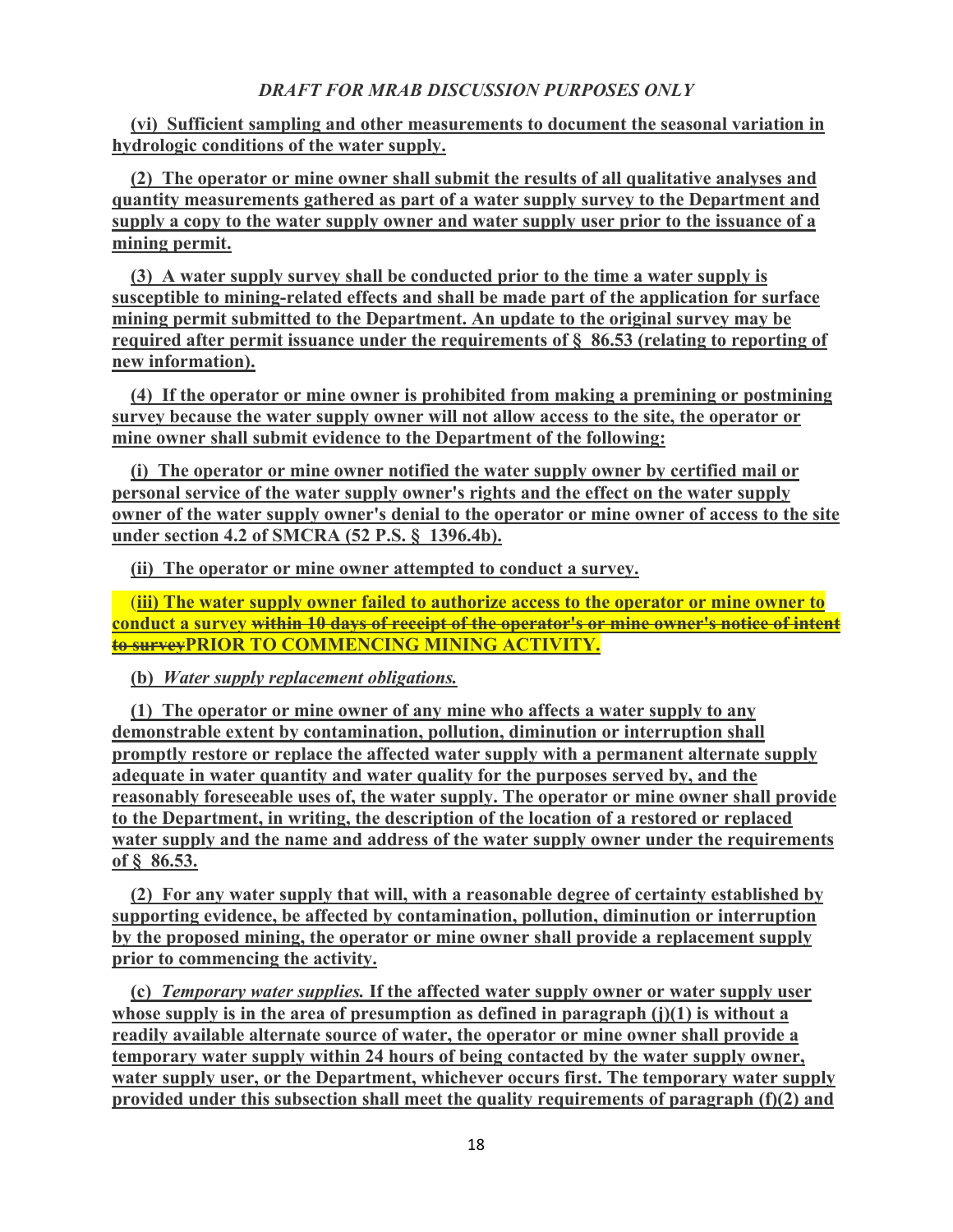**provide sufficient quantity to meet the water supply owner or water supply user's premining needs. The requirement for a temporary water supply may be subject to a preliminary determination by the Department.**

# **(d)** *Immediate replacement of water supply by the Department.*

**(1) If the Department finds that immediate replacement of an affected water supply used for potable or domestic purposes is required to protect public health or safety and the operator or mine owner has failed to comply with an order issued under section 4.2(f) of SMCRA, the Department may use moneys from the Surface Mining Conservation and Reclamation Fund to restore or replace the affected water supply.**

**(2) The Department will recover the costs of restoration or replacement, the costs of temporary water supply and costs incurred for design and construction of facilities from the responsible operator or mine owner. Costs recovered will be deposited in the Surface Mining Conservation and Reclamation Fund.**

**(e)** *Reimbursement.* **If a water supply is restored or replaced by the water supply owner or water supply user prior to establishing that mining activity is responsible for the pollution or diminution, the responsible operator or mine owner shall reimburse the water supply owner or water supply user the cost of replacing or restoring the supply including payment of operation and maintenance costs as described in subsection (g). If the operator or mine owner disputes the cost as presented by the water supply owner or water supply user, the operator or mine owner may present to the Department comparable estimates meeting the requirements of paragraph (b)(1) from three water supply installers in the area. The Department will determine fair cost of reimbursement based upon these estimates and any other applicable information. Without affecting a water supply owner's or water supply user's other rights consistent with subsection (l), an affected water supply owner or water supply user may make a reimbursement claim to the Department against an operator or mine owner only until final release of the reclamation bond for the site.**

**(f)** *Adequacy of permanently restored or replaced water supply.* **A permanently restored or replaced water supply shall include any well, spring, municipal water supply system or other supply approved by the Department which meets the following criteria for adequacy:**

**(1)** *Reliability, maintenance and control.* **As documented in the premining water supply survey, a restored or replaced water supply, at a minimum, shall:**

**(i) Be as reliable as the previous water supply.**

**(ii) Be as permanent as the previous water supply.**

**(iii) Not require excessive maintenance.**

**(iv) Provide the water supply owner and the water supply user with as much control and accessibility as exercised over the previous water supply.**

**(v) Not result in increased cost of operation and maintenance for the water supply owner or water supply user, unless the operator or mine owner has provided for payment of the increased cost as described under subsection (g).**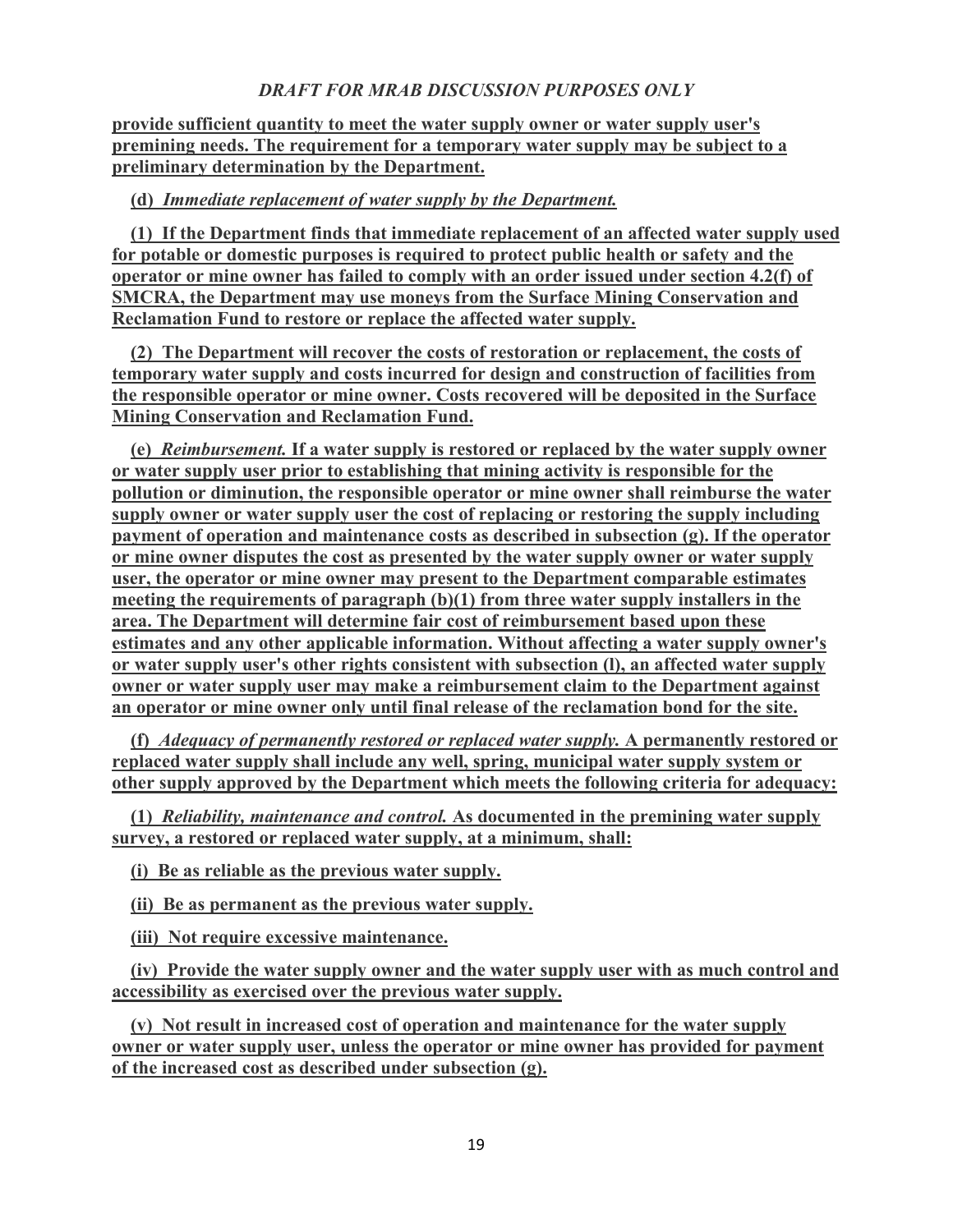# **(2)** *Quality.* **A restored or replaced water supply will be deemed adequate in quality if it meets the following:**

**(i) For a domestic supply, the Pennsylvania Safe Drinking Water Act (35 P.S. §§ 721.1—721.17) standards, or a quality comparable to the premining water supply if that water supply did not meet these standards. The Department may require that the quality of the restored or replaced water supply be equivalent to the premining supply in particular circumstances where the water supply owner or water supply user has demonstrated that this standard is necessary for the purposes served by the current supply.**

**(ii) For other than a domestic supply, the premining quality established by the water supply survey data or an adequate quality of water needed for the purposes served by and the reasonably foreseeable uses of the supply.**

**(3)** *Quantity.* **For purposes of this paragraph the term ''reasonably foreseeable uses'' includes the reasonable expansion of use where the quantity of the water supply available prior to mining was adequate to supply the foreseeable uses. A restored or replaced water supply will be deemed adequate in quantity if it meets one of the following:**

**(i) It delivers the amount of water necessary to satisfy the purposes served by the supply as documented in the water supply survey including the demands of any reasonably foreseeable uses. The Department will not accept the use of water storage systems in conjunction with the replaced or restored supply in order to meet quantity requirements, unless the operator or mine owner can demonstrate the existence of no reasonable alternative.**

**(ii) It is established through a connection to a public water supply system that is capable of delivering the amount of water necessary to satisfy the water supply owner's or water supply user's needs and the demands of any reasonably foreseeable uses.**

**(4)** *Water source serviceability.* **Replacement of a water supply shall include the installation of all piping, pumping equipment and treatment equipment necessary to put the replaced water source into service.**

**(g)** *Increased operation and maintenance costs.* **If the operation and maintenance costs of the restored or replaced water supply are more than those of the previous supply, the operator or mine owner shall provide for the permanent payment of the increased operation and maintenance costs of the restored or replaced water supply in accordance with the following procedure:**

**(1)** *Determining costs.* **The Department will determine the amount of the annual increase in operation and maintenance costs of the restored or replaced water supply based on current actual uses of the water supply.**

**(i) In consultation with the water supply owner or water supply user, the operator shall use a minimum of 6 months of data, including high and low use periods, to ascertain the cost of operating and maintaining the replacement water supply. The data collection period should not exceed 1 year from the date the replacement water supply is functional unless the Department determines a reason to extend the period. During this collection period, the operator or mine owner pays the operation and maintenance costs.**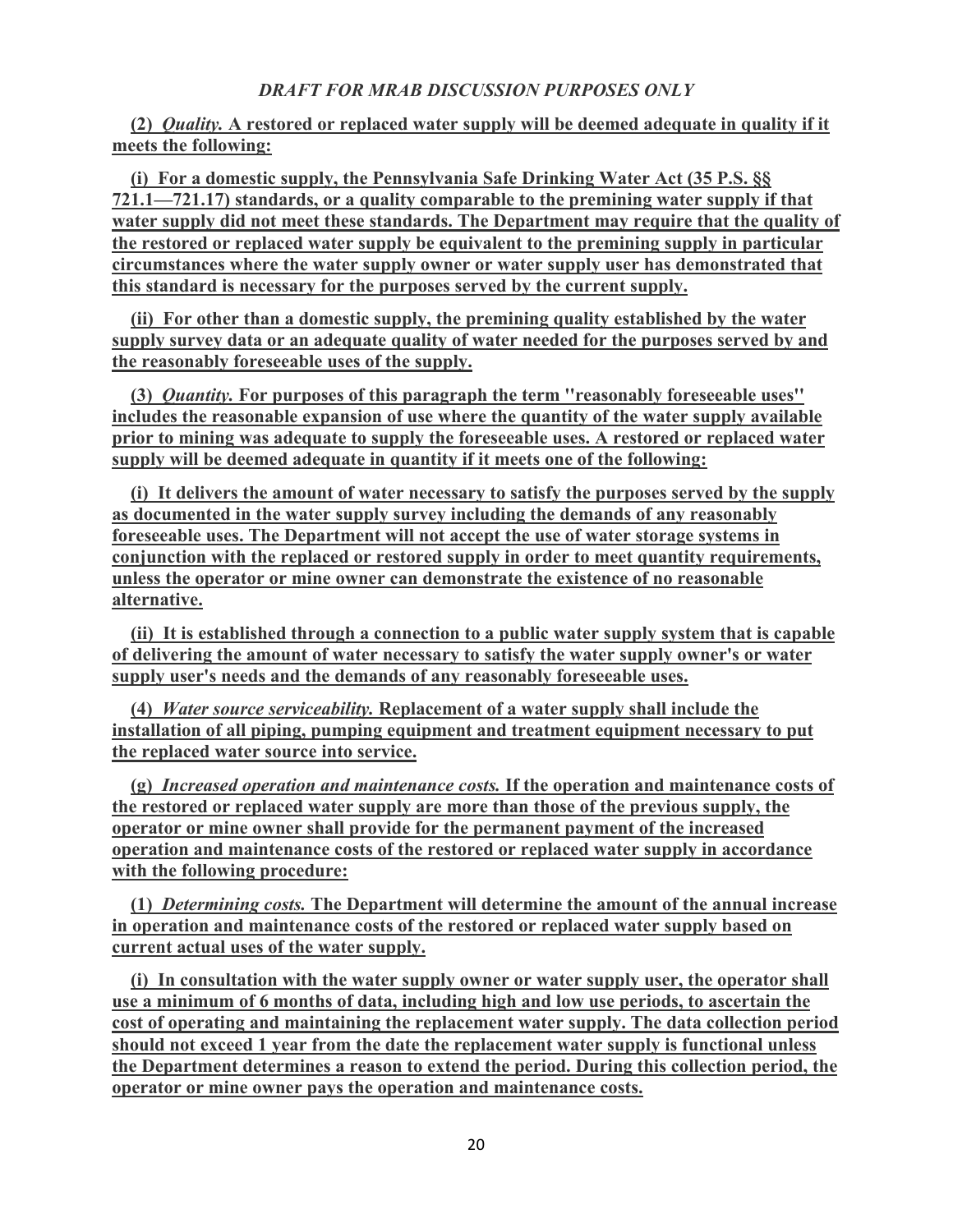**(ii) Within 30 days after the end of the data collection period, the operator or mine owner shall submit to the Department, and to the water supply owner by certified mail, the operator's or mine owner's calculation of the annual increased operation and maintenance costs and a plan for payment of these costs. The water supply owner may respond to the proposed calculation of costs within 30 days from receipt of the certified mail.**

**(iii) The Department will review the operator's or mine owner's information, the water supply owner's information and any other information the Department deems relevant and will determine the amount of annual increase in operation and maintenance costs.**

**(iv) In determining the amount of annual increase in operation and maintenance costs, the Department will take into account contingencies and the precision of the cost estimates.**

**(2)** *Provisions for payment.* **Within 60 days of the Department's determination of the annual increased cost, the operator shall post a surety or collateral bond in an amount calculated in accordance with paragraph (g)(3). This bond is subject to the following provisions:**

**(i) The bond shall be submitted on a form prepared by the Department, separate from the designated reclamation bond.**

**(ii) The bond amount will be reviewed and adjusted as necessary and in accordance with § 86.152 (relating to bond adjustments) at an interval no less than every 5 years in conjunction with the permit renewal.**

**(iii) A replacement bond must be posted by any successor operator of the associated permit.**

**(iv) If a water supply operation and maintenance costs bond is forfeited, money received from the forfeiture of the bond can be used only for the water supply for which the Department forfeited the bond unless this supply has since been abandoned. The money will be paid by the Department to the current water supply owner as a settlement of the water supply owner's claim for increased operation and maintenance costs for the water supply for which the bond was forfeited. If a permittee has posted a bond for multiple water supplies the moneys will be paid to the water supply owners on a prorated basis, based on the respective operation and maintenance costs.**

**(3)** *Bond calculation.* **Calculation of the amount of bond necessary to assure payment of operation and maintenance costs will be accomplished through the following procedure:**

**(i) The annual increased operation and maintenance costs are determined as in paragraph (g)(1).**

**(ii) This cost is then projected through 1 year beyond the term of the associated permit accounting for inflation through this time period. The following formula is used to calculate the projected costs.**

$$
OM_x = OM * (1 + E)^x
$$

**Where:**

*OMx* **is the projected cost for operation and maintenance,**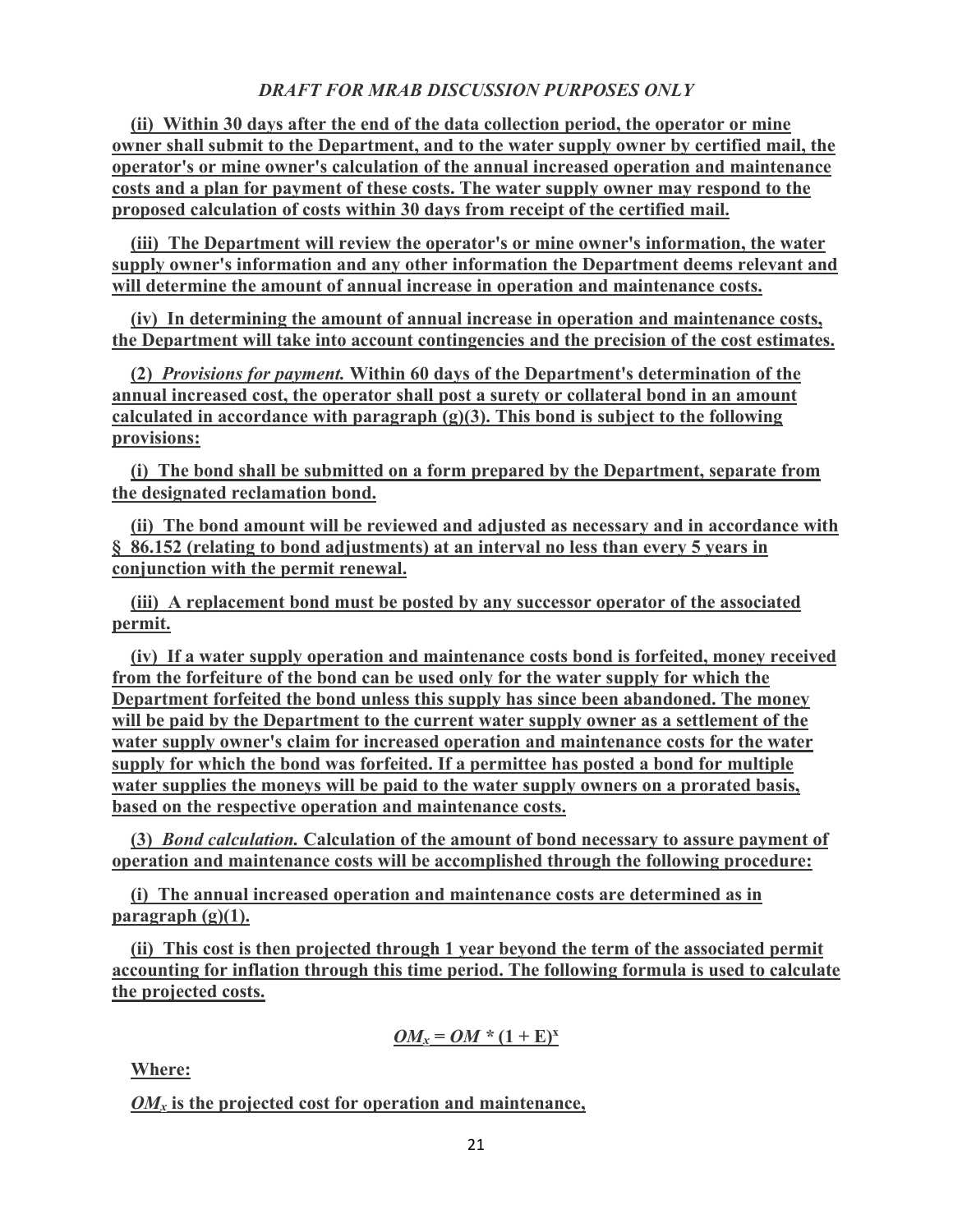*OM* **is the annual increased operation and maintenance costs,**

**E is inflation rate based on the average Consumer Price Index as a decimal,**

*x* **is years to renewal plus one.**

**(iii) The projected cost is then used to calculate bond value that is necessary to assure payment of operation and maintenance costs. This bond value can be established by using the projected cost determined in subparagraph (ii) in the following formula:**

$$
Bond = OM_x / \frac{(i - E)}{(1 + E)}
$$

**Where:**

*Bond* **is the present value of the funds needed to cover increased operation and maintenance costs in perpetuity,**

*i* **is the historic, long-term rate of return on investments based on Treasury Bills as a decimal,**

*OMx* **and E are defined as in subparagraph (ii).**

**(iv) The Department will annually recalculate values for the variables** *i* **and E used in the previous formulas and publish these values in the** *Pennsylvania Bulletin***.**

**(4)** *Release of obligation.* **A voluntary agreement between the water supply owner and the operator or mine owner may be executed at any time. This agreement shall include a notarized statement signed by the water supply owner that documents the settlement of increased operation and maintenance costs to the satisfaction of all parties. This agreement shall be on forms provided by the Department and recorded with the deed to the property, with an original signed, recorded document submitted to the Department upon completion. Upon receipt of the fully executed and recorded release, the Department will consider the operator's or mine owner's obligation to pay increased operation and maintenance costs for the water supply to be satisfied and any bonds posted for this supply can be released.**

**(h)** *Special Provisions for operation and maintenance costs.*

**(1) Should ownership of the affected water supply change, the operator or mine owner must continue to pay the increased operation and maintenance costs unless a release outlined in paragraph (g)(4) is executed.**

**(2) An operator who incurs the obligation to pay for increased operation and maintenance costs for multiple water supplies may post one bond that covers the increased operation and maintenance costs for multiple water supplies. The procedures for calculating this bond amount shall be consistent with a single supply bond value as described in paragraph (g)(3) but the bond amount must be sufficient to provide for the payment for each water supply in the event that the operator defaults on the legal obligation of permanent payment.**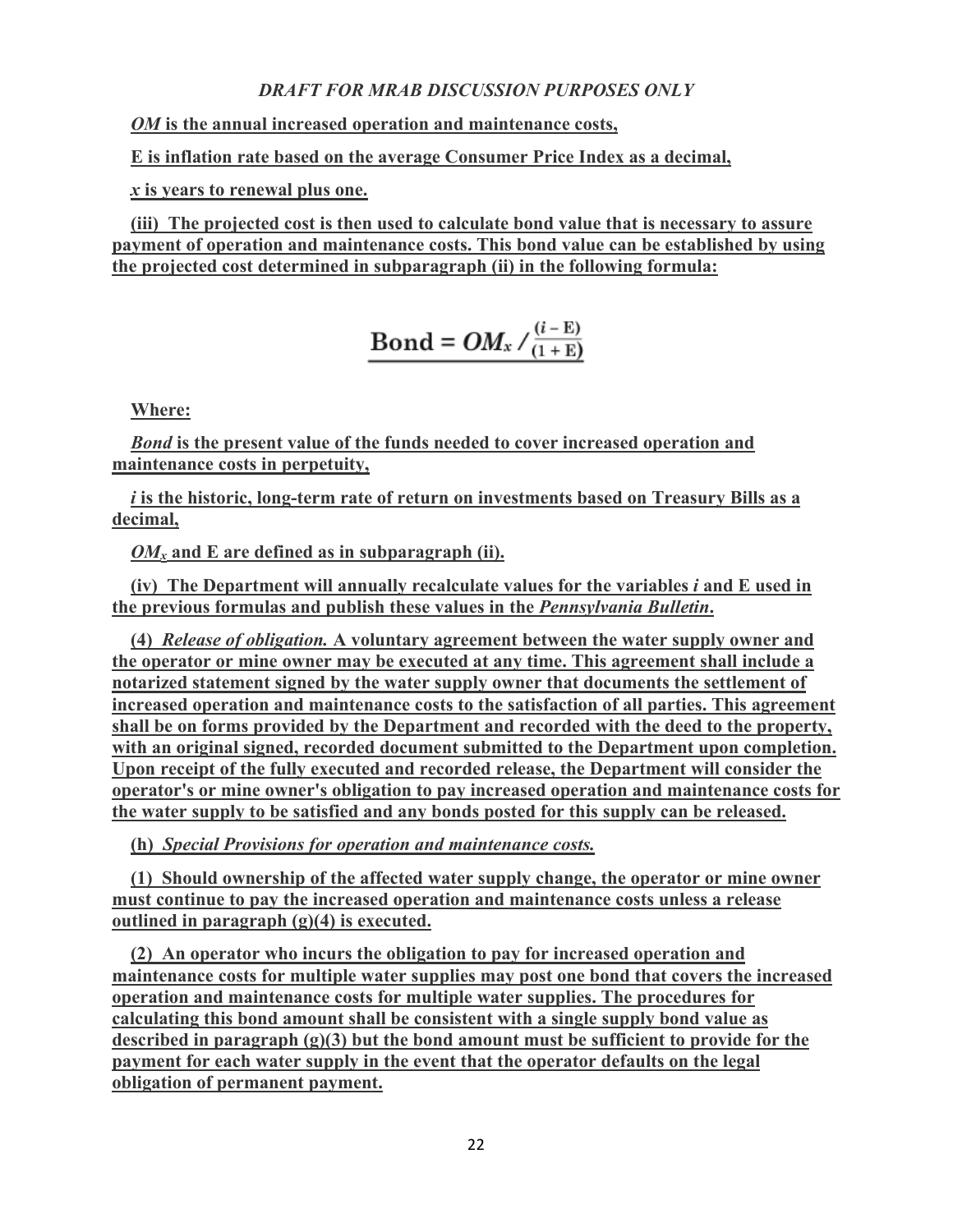## **(i)** *Waivers.*

**(1) The requirement to restore or replace an affected water supply may be waived by the Department if the Department determines that the affected water supply is to be abandoned whereby a replacement is no longer needed based on the approved post-mining land use.**

**(2) If a water supply is to be abandoned as in paragraph (i)(1), a notarized written statement signed by all persons who possess an ownership interest in the water supply shall be submitted to the Department establishing that the individuals knowingly and willingly agree to abandon the water supply. This document shall be recorded with the deed to the property at the office of the recorder of deeds.**

**(j)** *Presumption of liability.*

**(1) It shall be presumed, as a matter of law, that a surface mine operator or owner is responsible without proof of fault, negligence or causation for all pollution and diminution, except for bacteriological contamination, of public or private water supplies within 1,000 linear feet (304.80 meters) of the boundaries of any areas affected by surface mining activities whether or not permitted, including all reclaimed areas that underwent these activities. Areas utilized solely for haul and access roads shall not be included in the presumption area.**

**(2) Other than if the operator, mine owner or the Department determines that the water supply is not within the 1,000 foot area as described in paragraph (j)(1), the presumption is voided if the operator or mine owner can affirmatively prove by a preponderance of the evidence one or more of the following:**

**(i) The water supply owner refused to allow the operator or mine owner access to conduct a water supply survey prior to commencing surface mining activities.**

**(ii) The water supply owner or water supply user refused to allow the operator or mine owner access to determine the cause of pollution or diminution or to replace or restore the water supply.**

**(iii) The pollution or diminution existed prior to the surface mining activities as evidenced by a water supply survey conducted prior to commencing surface mining activities and as documented in the approved surface mine permit application submitted to the Department prior to permit issuance.**

**(iv) The pollution or diminution is not the result of the surface mining activities.**

**(3) If the operator or mine owner intends to demonstrate the presumption of liability is not applicable, they shall notify the Department and provide information in support of the demonstration. If asserting that access was denied, evidence must be provided showing that the water supply owner was notified by certified mail or personal service that the refusal of access to conduct a water supply survey or assessment may be used to rebut the presumption of liability. The Department will consider information provided under this paragraph in determining if mining activity caused the pollution or diminution and make a determination within 90 days of the operator's or mine owner's submissions.**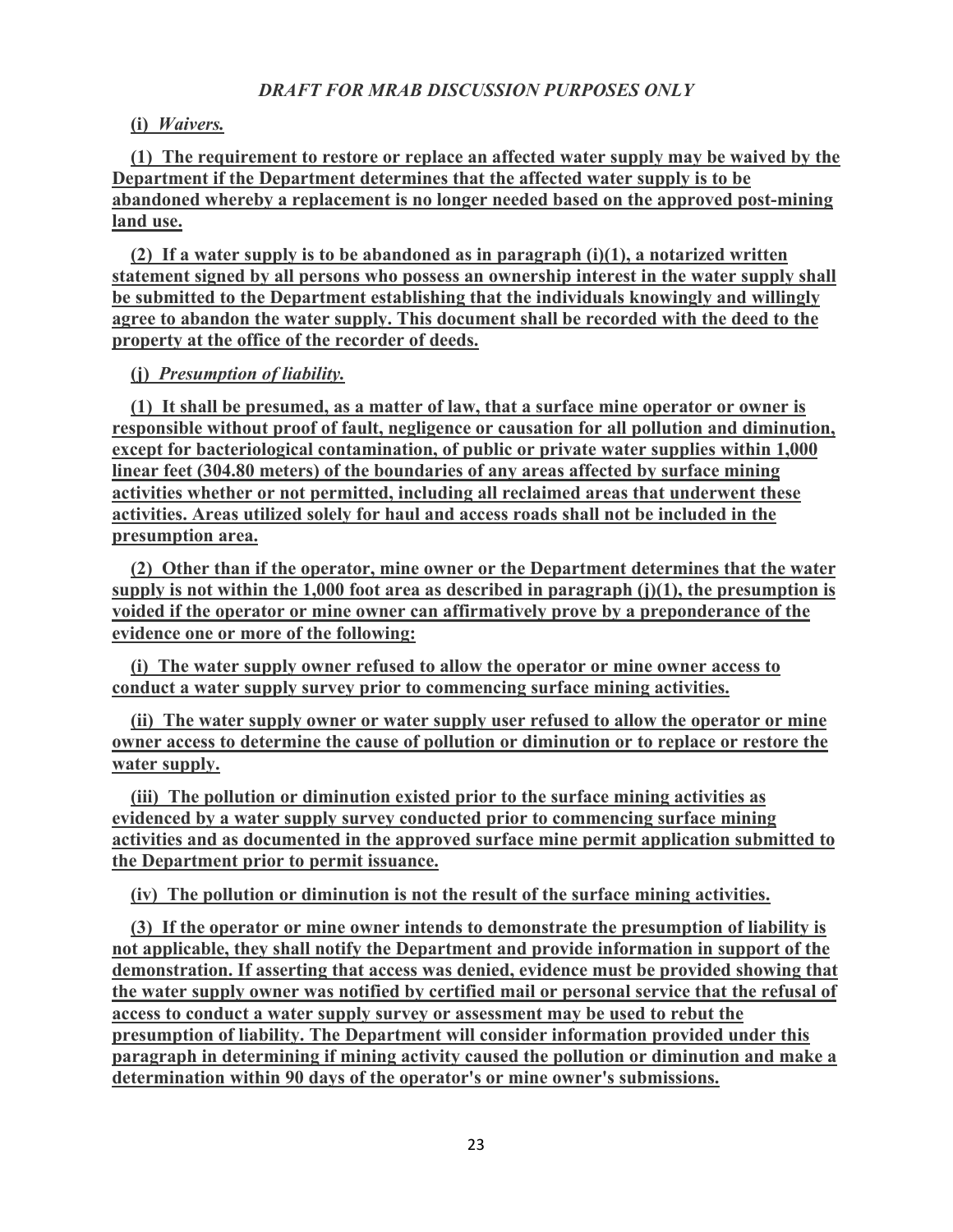**(k)** *Operator cost recovery.* **An operator or mine owner who prevails in an appeal of a Department order to replace a water supply may pursue recovery of costs in accordance with 27 Pa.C.S. § 7708 (relating to costs for mining proceedings).**

**(l)** *Other remedies.* **Nothing in this section prevents a water supply owner or water supply user who claims pollution or diminution of a water supply from pursuing any other remedy that may be provided for in law or in equity. This section does not prevent an operator or mine owner from pursuing any remedy in law or in equity should the operator incur costs for restoring or replacing a water supply that experienced pollution or diminution caused by third parties.**

**(m)** *Issuance of new permits.* **A Department order issued under this section which is appealed will not be used to block issuance of new permits.**

**(n)** *Department authority.* **Nothing in this section limits the Department's authority under section 4.2(f)(l) of SMCRA.**

**(o)** *Exception.* **A surface mining operation conducted under a surface mining permit issued by the Department before February 16, 1993, is not subject to subsections (a) and (c)—(m) but is subject to subsections (b) and (n).**

### **Subchapter E. COAL PREPARATION ACTIVITIES**

#### **§ 88.381. General requirements.**

(a) A person who conducts or intends to conduct coal preparation activities, not within the permit area of a specific mine, shall obtain a permit from the Department under  $\S$ § 86.11— 86.18 (relating to general requirements for permits and permit applications). The person shall meet certain performance standards and application requirements as specified in this subchapter.

(b) The following performance standards shall be met:

\* \* \* \* \*

(13) Water rights shall be protected in accordance with § **[88.107] 88.107a** (relating to hydrologic balance: water rights and replacement).

\* \* \* \* \*

## **CHAPTER 89. UNDERGROUND MINING OF COAL AND COAL PREPARATION FACILITIES**

### **Subchapter H. COAL PREPARATION ACTIVITIES**

## **§ 89.173. Performance standards.**

Construction, operation, maintenance, modification, removal and reclamation of coal preparation activities shall comply with the following:

(1) Signs and markers shall comply with § 89.51 (relating to signs and markers).